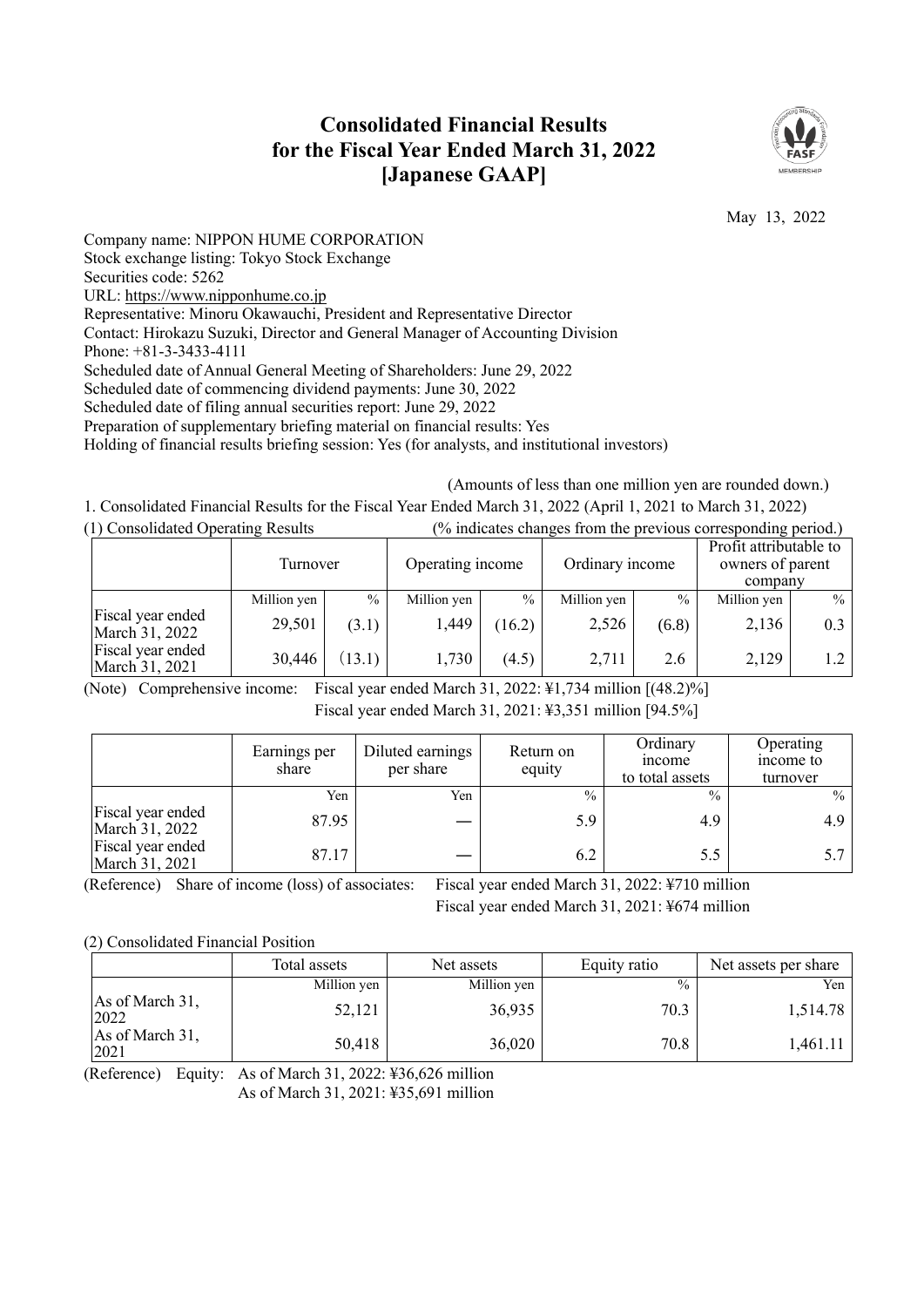#### (3) Consolidated Cash Flows

|                                     | Net cash provided by<br>(used in) operating<br>activities | Net cash provided by<br>(used in) investing<br>activities | Net cash provided by<br>(used in) financing<br>activities | Cash and cash<br>equivalents at end of<br>period |
|-------------------------------------|-----------------------------------------------------------|-----------------------------------------------------------|-----------------------------------------------------------|--------------------------------------------------|
|                                     | Million yen                                               | Million yen                                               | Million yen                                               | Million yen                                      |
| Fiscal year ended<br>March 31, 2022 | 972                                                       | 561                                                       | (823)                                                     | 13,021                                           |
| Fiscal year ended<br>March 31, 2021 | 3,598                                                     | (1,162)                                                   | (473)                                                     | 12,285                                           |

#### 2. Dividends

|                                                    |                                                             |     | Annual dividends |       |       |                    | Payout                  | Dividends                          |
|----------------------------------------------------|-------------------------------------------------------------|-----|------------------|-------|-------|--------------------|-------------------------|------------------------------------|
|                                                    | 1st<br>  quarter-end   quarter-end   quarter-end   Year-end | 2nd | 3rd              |       | Total | Total<br>dividends | ratio<br>(consolidated) | to net<br>assets<br>(consolidated) |
|                                                    | Yen                                                         | Yen | Yen              | Yen   | Yen   | Million yen        | $\frac{0}{0}$           | $\frac{0}{0}$                      |
| Fiscal year ended<br>March 31, 2021                |                                                             |     |                  | 25.00 | 25.00 | 633                | 28.7                    | 1.8                                |
| Fiscal year ended<br>March 31, 2022                |                                                             |     |                  | 20.00 | 20.00 | 502                | 22.7                    | 1.3                                |
| Fiscal year ending<br>March 31, 2023<br>(Forecast) |                                                             |     |                  | 21.00 | 21.00 |                    | 28.2                    |                                    |

(Note) Breakdown of dividends for the fiscal year ended March 31, 2021: Ordinary dividend: 20.00 yen

Commemorative dividend: 5.00 yen

#### 3. Consolidated Financial Results Forecast for the Fiscal Year Ending March 31, 2023 (April 1, 2022 to March 31, 2023)

(% indicates changes from the previous corresponding period.)

|            | Turnover    |     | Operating income |               | Ordinary income |               | Profit attributable to<br>owners of parent<br>company |               | Earnings<br>per share |
|------------|-------------|-----|------------------|---------------|-----------------|---------------|-------------------------------------------------------|---------------|-----------------------|
|            | Million yen |     | % Million yen    | $\frac{0}{0}$ | Million yen     | $\frac{0}{0}$ | Million yen                                           | $\frac{0}{0}$ | Yen                   |
| First half | 15,000      | 6.2 | 500              | (22.4)        | ,200            | (14.1)        | 900                                                   | (20.9)        | 37.22                 |
| Full year  | 32,000      | 8.5 | .600             | 10.3          | 2,500           | (1.1)         | 1,800                                                 | 15.7)         | 74.44                 |

\* Notes

(1) Changes in significant subsidiaries during the period under review (changes in specified subsidiaries resulting in changes in scope of consolidation): No

Newly included: ― (Company name) Excluded: ― (Company name)

(2) Changes in accounting policies, changes in accounting estimates and retrospective restatement

1) Changes in accounting policies due to the revision of accounting standards, etc.: Yes

2) Changes in accounting policies other than 1) above: No

3) Changes in accounting estimates: No

4) Retrospective restatement: No

(3) Total number of issued shares (common stock)

1) Total number of issued shares at the end of the period (including treasury shares) As of March 31, 2022: 29,347,500 shares As of March 31, 2021: 29,347,500 shares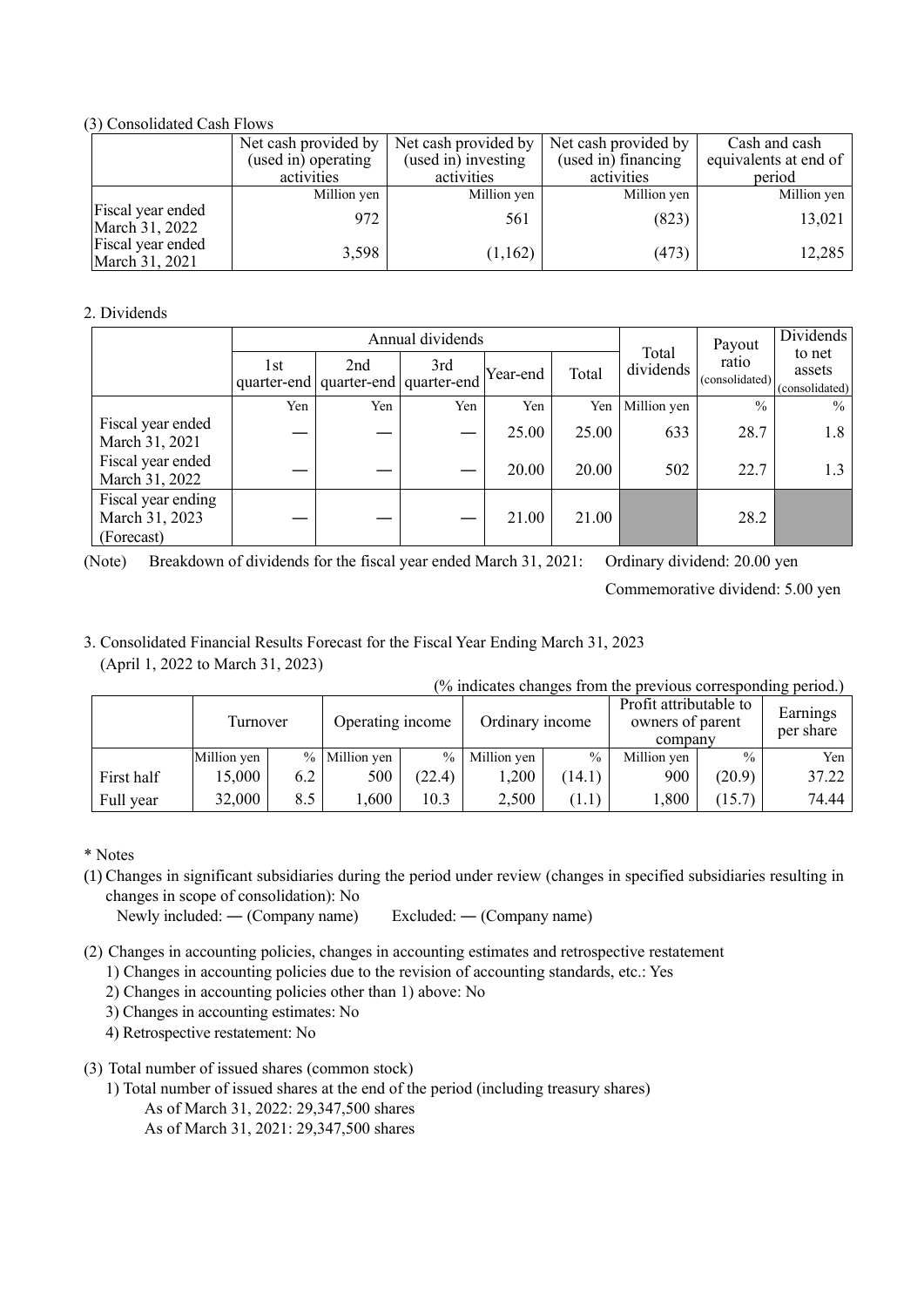- 2) Total number of treasury shares at the end of the period As of March 31, 2022: 5,168,111shares As of March 31, 2021: 4,919,851 shares
- 3) Average number of shares during the period Fiscal year ended March 31, 2022: 24,287,417 shares Fiscal year ended March 31, 2021: 24,430,907 shares

\* The financial results are not subject to auditing by certified public accountants or auditing corporations.

\* Explanation of the proper use of financial results forecast and other notes

The financial results forecast and other forward-looking statements contained in these materials are based on information available to the Company and on certain assumptions deemed to be reasonable as of the date of publication of this document. They are not intended as a commitment by the Company that these results will be achieved. Actual results may differ considerably as a result of numerous factors. For the assumptions used in the financial results forecast and precautionary notes on its use, please refer to "1. Overview of Operating Results (4) Future Outlook" on page 4 of the attachment.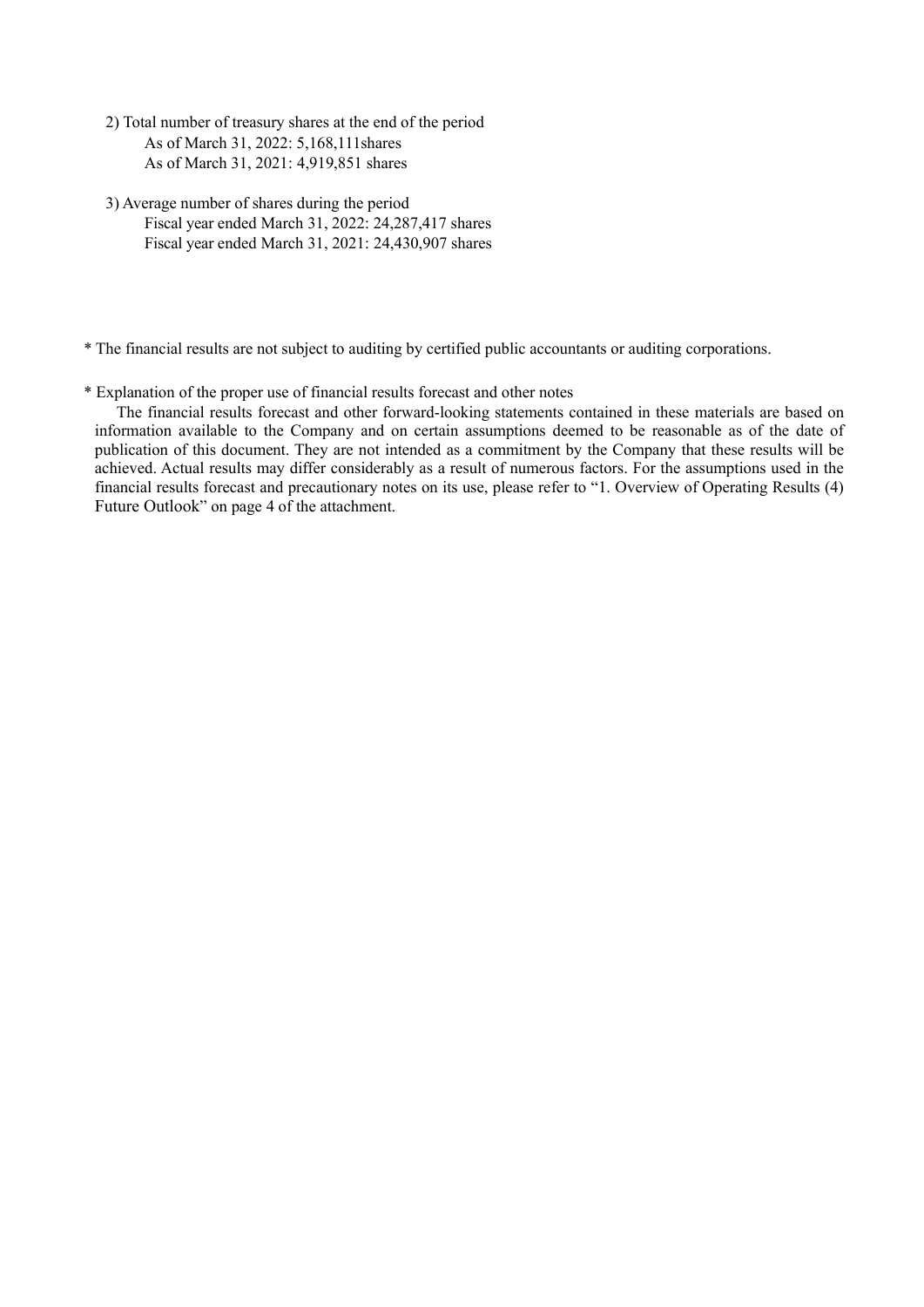### Table of Contents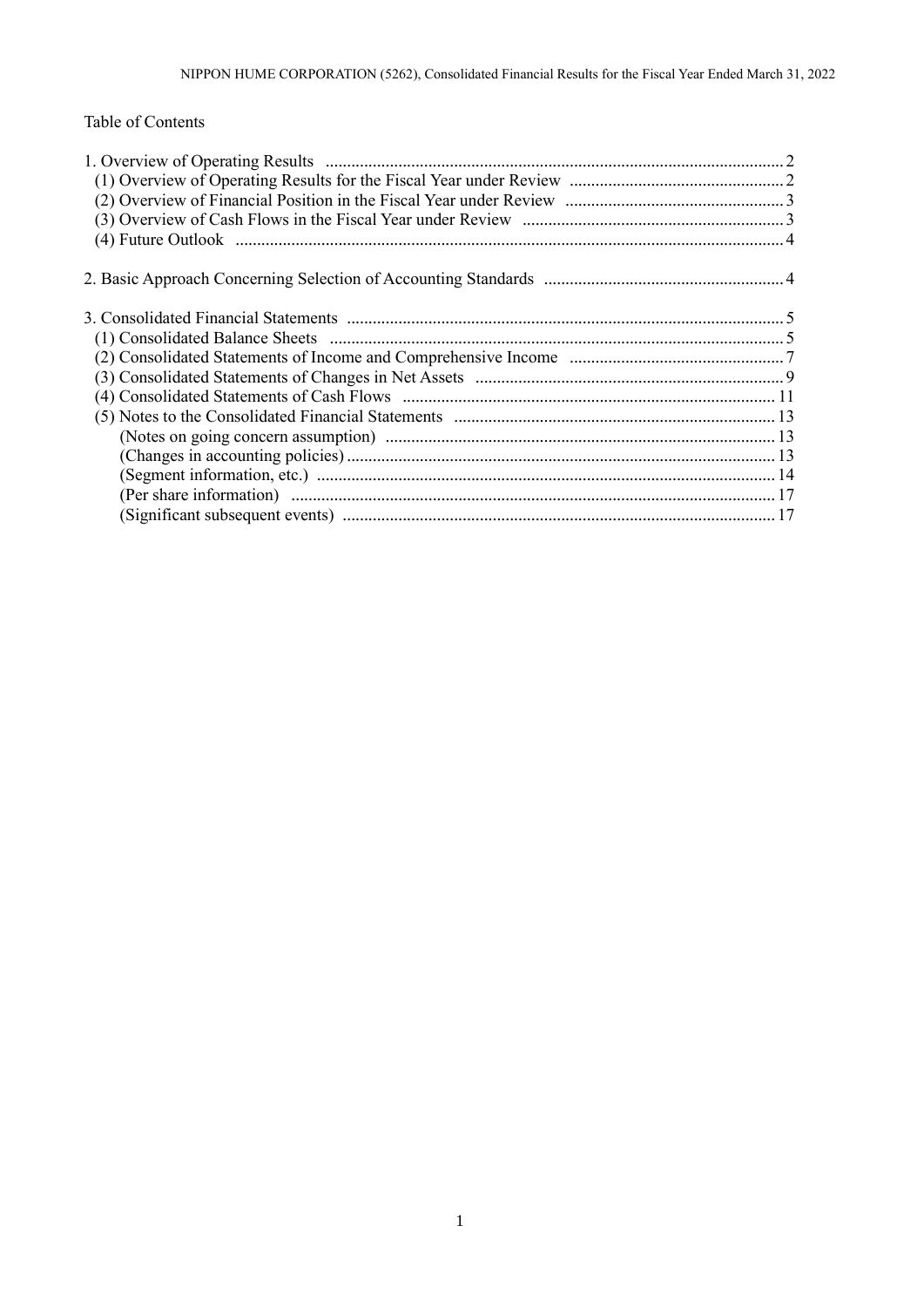#### 1. Overview of Operating Results

#### (1) Overview of Operating Results for the Fiscal Year under Review

During the fiscal year ended March 31, 2022, the Japanese economy continued to make a gradual recovery due to the effect of coronavirus measures and improvements in overseas economies, even as the coronavirus continued to spread in waves and limits on economic activity were alternately imposed and eased. At the same time, the global supply chain experienced turmoil due to soaring material prices and material shortages, and at the end of the fiscal year, concerns of an economic downturn on a global scale were provoked by changes in international political conditions. These concerns were exacerbated by dramatic fluctuations in the foreign exchange market, leaving the outlook uncertain.

In the market environment affecting the Group, public works investment was solid due to the promotion of disaster prevention and mitigation measures and measures to improve national resilience. However, although private capital investment is recovering, conditions remain harsh overall as a result of intense competition over orders and a steep rise in key material prices, among other factors.

In these conditions, in this first year of the medium-term management plan, the 21-23 Plan, the Group pursued business structure reforms and research and development anticipating changes in the business environment, with the aim of further stabilizing the management foundation and achieving sustainable growth.

In the foundations business, the Group invested in equipment related to the manufacture of nodular piles as a measure to expand its business fields, and also improved the efficiency of its quality management using ICT construction management, and worked on introducing and expanding the functionality of the "Pile-ViMSys" next-generation DX construction management system, aimed at reducing construction costs. In the seweragerelated business, the Group expanded its lineup of rainwater management products to address climate change and reinforced its ability to propose designs, and also worked to further expand its adoption of aseismic construction methods for sewerage networks. As a medium- and long-term growth strategy, the Group sought to address the aging of infrastructure that has been intensively maintained since the high-growth period and the decline in the number of construction engineers by strengthening and streamlining its system for proposing designs for pre-cast products. Moreover, as the global trend toward decarbonization accelerates, the Group pursued its research and development focused on eco-friendly materials that curb CO<sub>2</sub> emissions and parts for wind power towers. In addition, the Group set up a new company with the aim of creating new businesses in infrastructure aging, decarbonization, and renewable energy.

As a result, turnover amounted to ¥29,501 million (down 3.1% year on year), operating income was ¥1,449 million (down 16.2% year on year), ordinary income was ¥2,526 million (down 6.8% year on year), and profit attributable to owners of parent company was ¥2,136 million (up 0.3% year on year).

An overview of the business segments is provided below.

1) Foundations business

Nationwide demand for concrete pile products was about the same as in the previous year, but the orders environment remains harsh, and although the Group endeavored to lower costs to improve its earning capacity, the rise in raw material prices had a major impact. As a result, turnover totaled ¥16,830 million (down 5.5% year on year) and operating income was ¥234 million (down 65.6%). However, the "Pile-ViMSys" nextgeneration DX construction management system that the Group developed was highly acclaimed. This is one of the ways in which the Group is beginning to see the effects of its efforts to strengthen its design marketing activities utilizing its key strengths, and the Group will continue to strengthen individual management with thorough construction management and reductions in manufacturing costs and other measures to improve earning capacity.

#### 2) Sewerage-related business

As climate disasters caused by climate change grow more intense and frequent, large-scale earthquakes become a pressing risk, and infrastructure ages, the Group has focused on proposing designs for high valueadded products geared toward disaster prevention, disaster mitigation and national resilience measures, and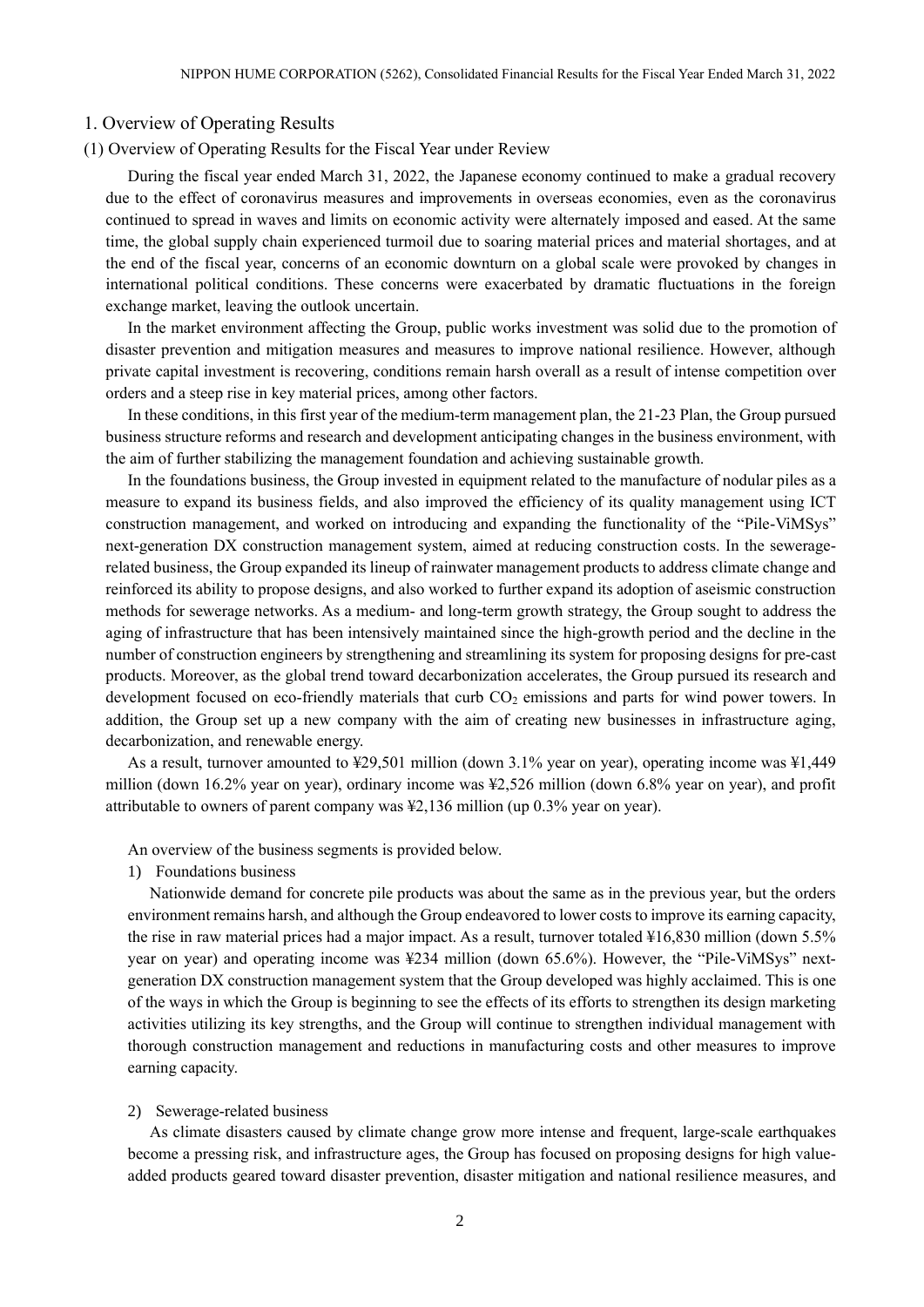marketing pre-cast transition proposals. As a result, turnover totaled ¥11,168 million (up 0.5% year on year) and operating income was ¥1,914 million (up 15.0%). The Group will continue to work to improve earning capacity with design proposals for high value-added products and pre-cast products, the development of high value-added products, and a stronger sales system in anticipation of a market related to disaster prevention and mitigation and national resilience.

#### 3) Solar Power Generation and Real Estate business

Real estate rental revenue was solid, and in the solar power generation area, both electric power generation and power selling was stable for NH Tohoku Solar Power Generation and NH Okayama Solar Power Generation. Turnover amounted to ¥1,444 million (down 1.2% year on year) and operating income was ¥801 million (up  $0.1\%$ ).

#### 4) Others

In Others, turnover totaled ¥57 million (up 1.3% year on year) and operating income was ¥45 million (up 1.5%).

#### (Purchase of treasury shares)

At the Board of Directors' Meeting held on April 27, 2021, the Company resolved to purchase treasury shares to improve the Group's capital efficiency and make a greater return of profits to shareholders. A total of ¥182 million in treasury shares was purchased.

#### (Reduction in cross-shareholdings)

The Company holds shares in the companies of its business partners (hereinafter, "cross-shareholdings") with the aim of maintaining and strengthening these business relationships. The rationale behind the purpose and effect of holding these shares is examined comprehensively by the Board of Directors. In the consolidated fiscal year under review, the Group reviewed the purpose of these holdings and their investment efficiency, and reduced them by approximately ¥1 billion. The Group will continue to examine its cross-shareholdings with the aim of bringing them to 10% or less of its consolidated net assets.

#### (2) Overview of Financial Position in the Fiscal Year under Review

Total assets as of March 31, 2022, had increased ¥1,703 million from the end of the previous consolidated fiscal year, to ¥52,121 million. This was mainly because, while investment securities decreased ¥738 million under non-current assets, notes and accounts receivable – trade and contract increased \{41,513 million under current assets and cash and deposits increased ¥736 million under current assets.

In addition, under liabilities, total liabilities increased ¥788 million from the end of the previous consolidated fiscal year, to ¥15,186 million. This was mainly because of a ¥404 million increase in notes and accounts payable – trade and a ¥175 million increase in income taxes payable under current liabilities.

Under net assets, total net assets increased ¥914 million from the end of the previous consolidated fiscal year, to ¥36,935 million. This was mainly because, under retained earnings, while profit attributable to owners of parent company increased ¥2,136 million, there was a decrease of ¥630 million for cash dividends paid, and valuation difference on available-for-sale securities decreased ¥332 million.

### (3) Overview of Cash Flows in the Fiscal Year under Review

Cash and cash equivalents (hereinafter, "funds," referring to cash and deposits minus time deposits with deposit terms of over three months) as of March 31, 2022, increased ¥735 million from the end of the previous consolidated fiscal year to ¥13,021 million.

#### (Cash flows from operating activities)

Funds provided by operating activities during the consolidated fiscal year ended March 31, 2022, decreased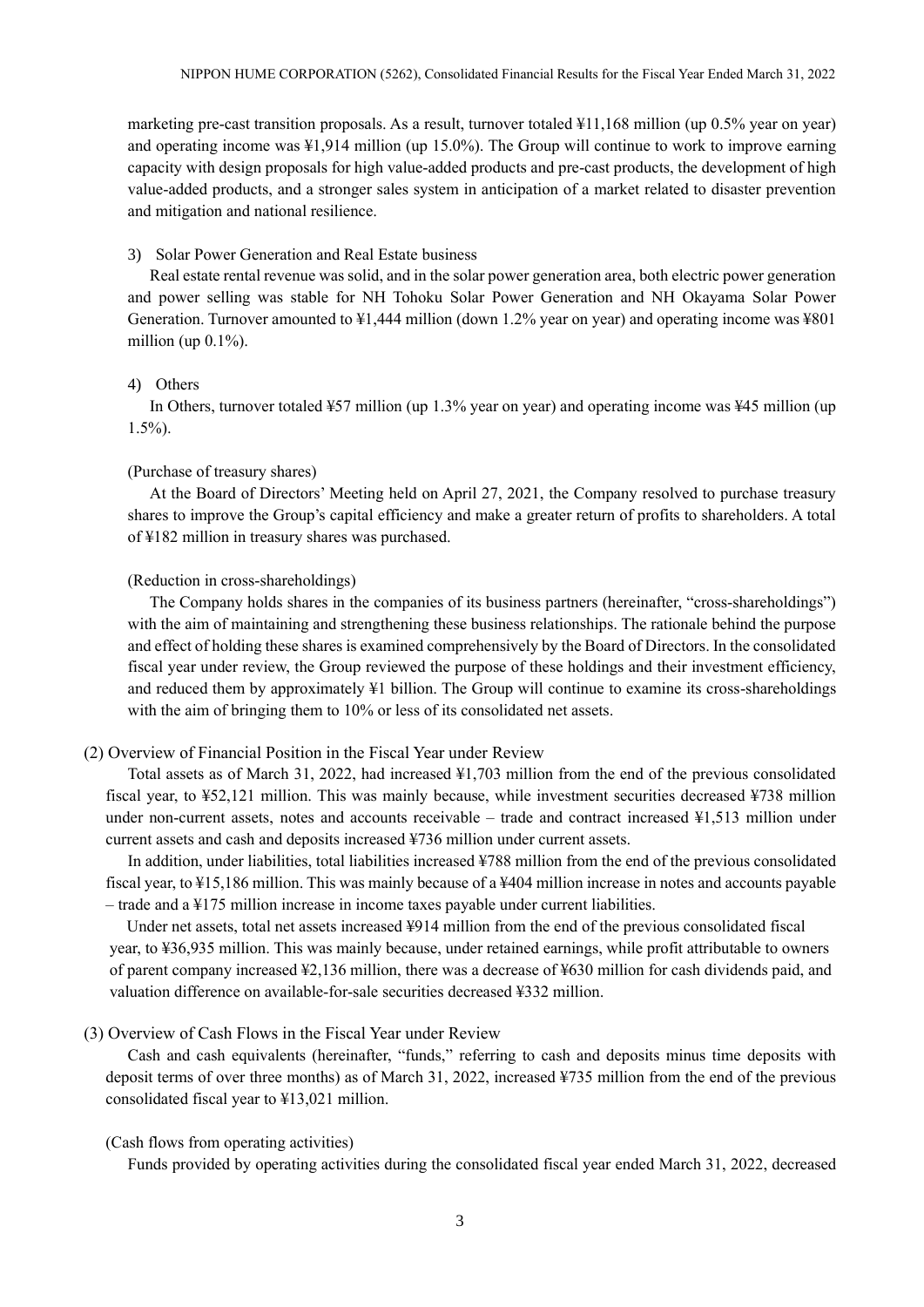¥2,625 million year on year to ¥972 million. This was mainly because of a ¥2,808 million increase in profit before income taxes and minority interests, a ¥1,224 million increase in notes and accounts receivable – trade, ¥710 million in share of income of associates, ¥678 million in depreciation, and ¥562 million in income taxes paid.

#### (Cash flows from investing activities)

Funds provided by investing activities during the consolidated fiscal year ended March 31, 2022, totaled ¥561 million (¥1,162 million used in the previous fiscal year). This was mainly because of ¥945 million in proceeds from sales of investment securities and ¥472 million in purchase of fixed assets.

#### (Cash flows from financing activities)

Funds used in financing activities during the consolidated fiscal year ended March 31, 2022, increased ¥350 million year on year to ¥823 million. This was mainly because of ¥629 million in cash dividends paid and ¥183 million in purchase of treasury shares.

#### (4) Future Outlook

We expect the Japanese economy to recover in this new era living alongside the coronavirus, but we cannot dispel concerns about the emergence of new variants. In addition, skyrocketing raw material prices, the impact of supply chain turmoil, concerns about an economic downturn on a global scale caused by changes in international political conditions, and higher costs due to yen depreciation, among other factors, mean that we expect conditions to remain uncertain in the near term.

However, in the medium to long term, measures to address social issues such as the greater intensity and frequency of climate disasters caused by climate change, measures to address the risk of imminent large-scale earthquakes, and measures to address the aging of infrastructure intensively maintained since the high-growth period, as well as the response to a decarbonized society and a cyclical society as climate change worsens, are all urgent. In addition, the use of pre-cast products is an essential part of efforts to address the shortage of construction engineers.

Looking ahead to this kind of change in the business environment, under the 21-23 Plan, the Group will aim to further stabilize its management foundation and achieve sustainable growth, as well as pursue research and development to create high value-added business, centered around the reinforcement of human resource capacity. The Group will also pursue structural reform in the business segments it has built up and expand its business areas.

With regard to our financial results for the consolidated fiscal year ending March 31, 2023, the Group expects a turnover of ¥32,000 million, operating income of ¥1,600 million, ordinary income of ¥2,500 million, and profit attributable to owners of parent of ¥1,800 million.

#### 2. Basic Approach Concerning Selection of Accounting Standards

The Group's policy is to prepare its consolidated financial statements based on Japanese-GAAP for the time being, considering comparability with other companies in the same industry in Japan.

Our policy for the future is to review the application of International Accounting Standards in light of factors including application trends by companies in Japan.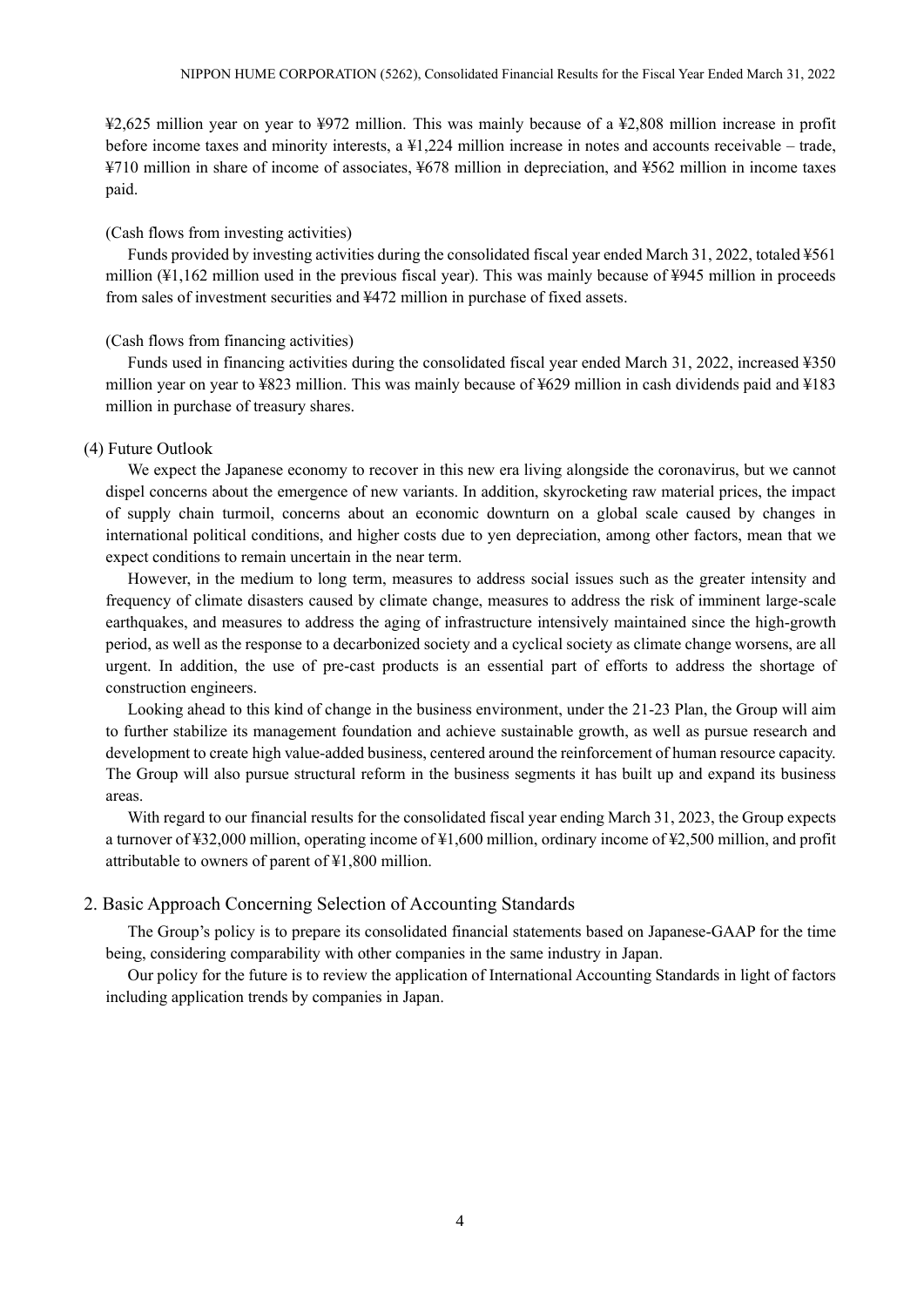(Thousand yen)

### 3. Consolidated Financial Statements

(1) Consolidated Balance Sheets

|                                                              | As of March 31, 2021 | As of March 31, 2022 |
|--------------------------------------------------------------|----------------------|----------------------|
| Assets                                                       |                      |                      |
| Current assets                                               |                      |                      |
| Cash and deposits                                            | 12,328,246           | 13,065,056           |
| Notes and accounts receivable - trade                        | 8,770,485            |                      |
| Notes and accounts receivable - trade and contract<br>assets |                      | 10,284,336           |
| Merchandise and finished goods                               | 2,564,269            | 2,672,504            |
| Raw materials and supplies                                   | 509,182              | 639,154              |
| Other                                                        | 206,376              | 276,466              |
| Provision for doubtful accounts                              | (11,769)             | (11,872)             |
| Total current assets                                         | 24,366,791           | 26,925,645           |
| Non-current assets                                           |                      |                      |
| Property, plant and equipment                                |                      |                      |
| Buildings and structures                                     | 13,661,052           | 13,678,554           |
| Accumulated depreciation                                     | (9,526,580)          | (9,793,217)          |
| Buildings and structures, net                                | 4,134,471            | 3,885,336            |
| Machinery, equipment and vehicles                            | 13,768,907           | 14,202,342           |
| Accumulated depreciation                                     | (12, 282, 949)       | (12, 647, 268)       |
| Machinery, equipment and vehicles, net                       | 1,485,958            | 1,555,074            |
| Land                                                         | 3,610,229            | 3,607,220            |
| Construction in progress                                     | 42,293               | 187,160              |
| Other                                                        | 754,360              | 757,252              |
| Accumulated depreciation                                     | (699, 314)           | (713, 149)           |
| Other, net                                                   | 55,046               | 44,102               |
| Total property, plant and equipment                          | 9,327,999            | 9,278,894            |
| Intangible assets                                            |                      |                      |
| Other                                                        | 188,238              | 176,286              |
| Total intangible assets                                      | 188,238              | 176,286              |
| Investments and other assets                                 |                      |                      |
| Investment securities                                        | 16,200,362           | 15,462,325           |
| Deferred tax assets                                          | 9,983                | 14,809               |
| Other                                                        | 357,748              | 296,132              |
| Provision for doubtful accounts                              | (32,718)             | (32,250)             |
| Total investments and other assets                           | 16,535,375           | 15,741,017           |
| Total non-current assets                                     | 26,051,613           | 25,196,198           |
| Total assets                                                 | 50,418,405           | 52,121,844           |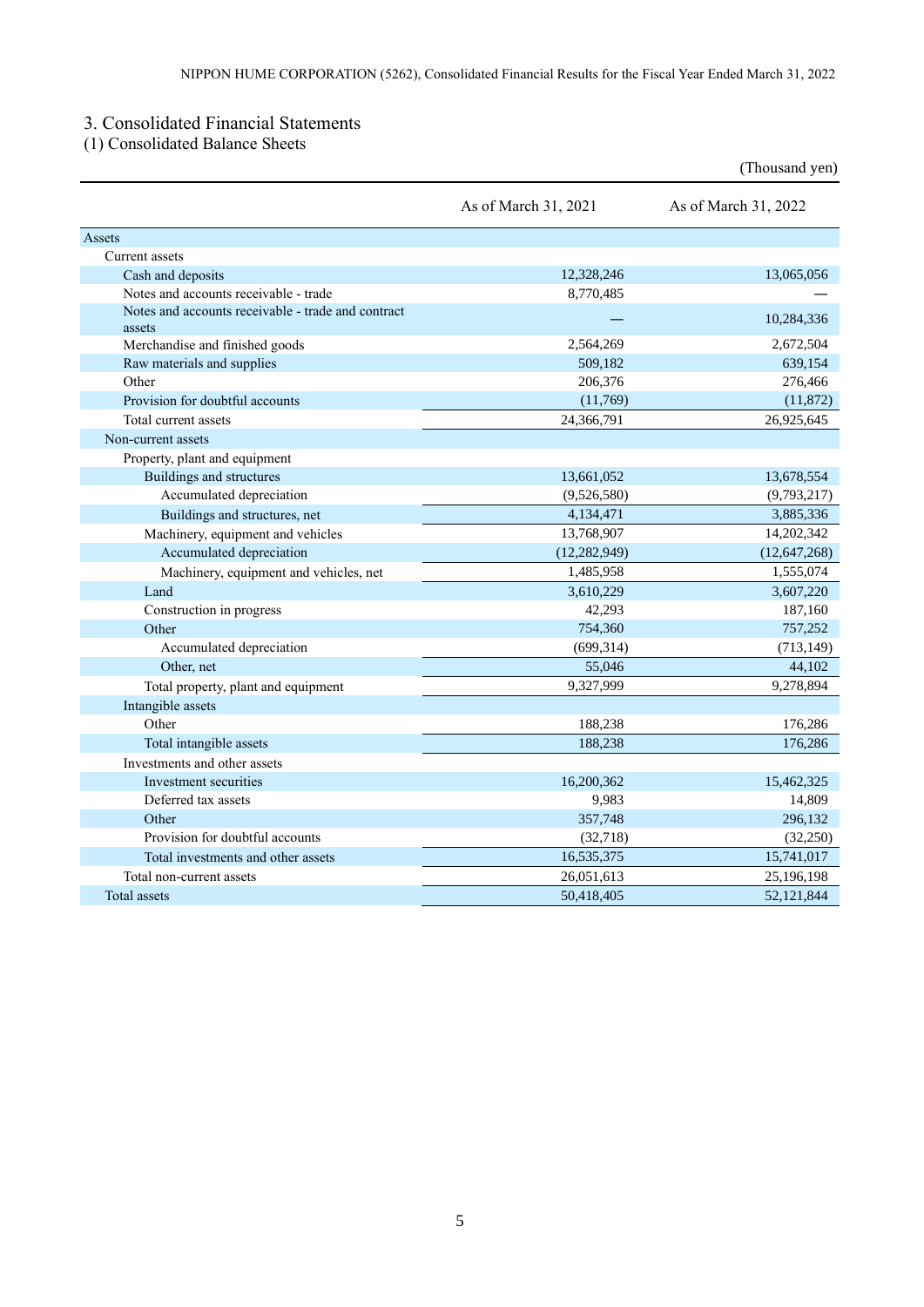|                                                       |                      | (Thousand yen)       |
|-------------------------------------------------------|----------------------|----------------------|
|                                                       | As of March 31, 2021 | As of March 31, 2022 |
| Liabilities                                           |                      |                      |
| <b>Current</b> liabilities                            |                      |                      |
| Notes and accounts payable - trade                    | 8,113,087            | 8,517,494            |
| Short-term loans                                      | 928,055              | 982,028              |
| Income taxes payable                                  | 327,912              | 503,811              |
| Provision for bonuses                                 | 172,900              | 185,665              |
| Provision for loss on construction contracts          |                      | 7,505                |
| Other                                                 | 1,065,399            | 1,293,296            |
| Total current liabilities                             | 10,607,354           | 11,489,801           |
| Non-current liabilities                               |                      |                      |
| Deferred tax liabilities                              | 683,777              | 486.320              |
| Provision for share-based remuneration for directors  | 16,500               | 25,975               |
| Provision for directors' retirement benefits          | 14,907               | 14,907               |
| Net defined benefit liability                         | 2,517,770            | 2,610,601            |
| Long-term lease and guarantee deposited               | 547,902              | 548,931              |
| Other                                                 | 9,542                | 9,790                |
| Total non-current liabilities                         | 3,790,401            | 3,696,526            |
| <b>Total liabilities</b>                              | 14,397,755           | 15,186,328           |
| Net assets                                            |                      |                      |
| Shareholders' equity                                  |                      |                      |
| Share capital                                         | 5,251,400            | 5,251,400            |
| Share premium                                         | 4,773,375            | 4,773,375            |
| Retained earnings                                     | 26,366,080           | 27,871,603           |
| Treasury shares                                       | (2,163,815)          | (2,345,135)          |
| Total shareholders' equity                            | 34,227,040           | 35,551,243           |
| Accumulated other comprehensive income                |                      |                      |
| Valuation difference on available-for-sale securities | 1,213,840            | 881,657              |
| Difference in foreign exchange                        | 220,761              | 186,904              |
| Remeasurements of defined benefit                     | 29,869               | 6,749                |
| Total accumulated other comprehensive income          | 1,464,471            | 1,075,312            |
| Non-controlling interests                             | 329,137              | 308,960              |
| Total net assets                                      | 36,020,649           | 36,935,515           |
| Total liabilities and net assets                      | 50,418,405           | 52,121,844           |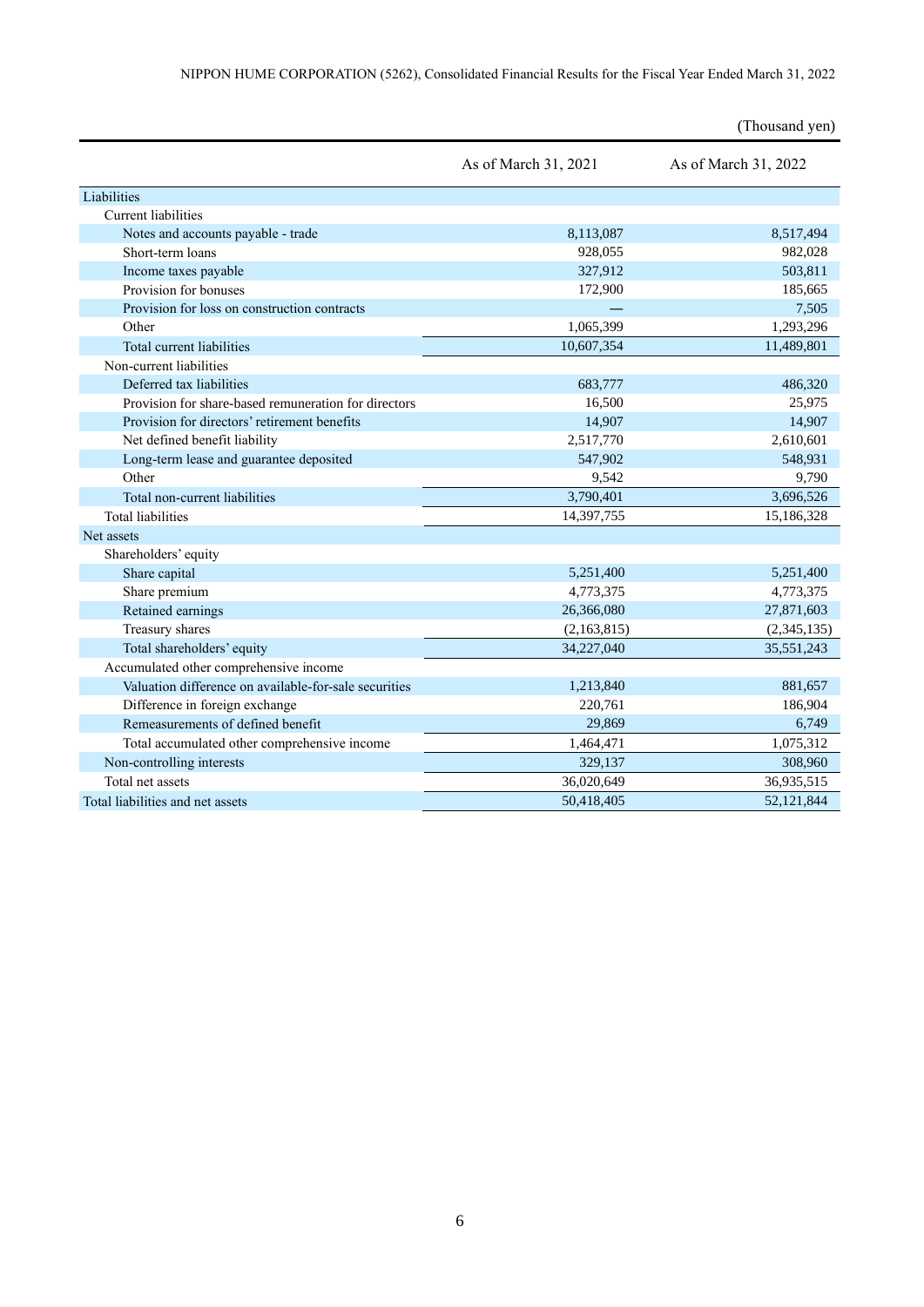### (2) Consolidated Statements of Income and Comprehensive Income

Consolidated Statements of Income

|                                                                |                                             | (Thousand yen)                              |
|----------------------------------------------------------------|---------------------------------------------|---------------------------------------------|
|                                                                | For the fiscal year ended<br>March 31, 2021 | For the fiscal year ended<br>March 31, 2022 |
| Turnover                                                       | 30,446,551                                  | 29,501,023                                  |
| Cost of sales                                                  | 24,941,434                                  | 23,942,272                                  |
| Gross profit                                                   | 5,505,117                                   | 5,558,751                                   |
| Selling, general and administrative expenses                   | 3,775,051                                   | 4,108,800                                   |
| Operating income                                               | 1,730,065                                   | 1,449,951                                   |
| Non-operating income                                           |                                             |                                             |
| Interest income                                                | 870                                         | 410                                         |
| Dividend income                                                | 166,126                                     | 197,217                                     |
| Share of income of associates                                  | 674,720                                     | 710,838                                     |
| Technical support fee                                          | 60,188                                      | 33,394                                      |
| Foreign exchange gains                                         | 15,164                                      | 52,156                                      |
| Other                                                          | 102,096                                     | 112,054                                     |
| Total non-operating income                                     | 1,019,168                                   | 1,106,071                                   |
| Non-operating expenses                                         |                                             |                                             |
| Interest expenses                                              | 12,895                                      | 12,709                                      |
| Real estate development maintenance and management<br>expenses | 5,682                                       | 4,969                                       |
| Donations                                                      | 5,303                                       | 4,238                                       |
| Other                                                          | 13,694                                      | 7,547                                       |
| Total non-operating expenses                                   | 37,576                                      | 29,465                                      |
| Ordinary income                                                | 2,711,657                                   | 2,526,557                                   |
| Extraordinary income                                           |                                             |                                             |
| Gain on sale of fixed assets                                   |                                             | 27,527                                      |
| Gain on sale of investment securities                          |                                             | 280,030                                     |
| State subsidy                                                  | 1,440                                       |                                             |
| Total extraordinary income                                     | 1.440                                       | 307,557                                     |
| <b>Extraordinary losses</b>                                    |                                             |                                             |
| Loss on sale of fixed assets                                   | 940                                         |                                             |
| Loss on disposal of fixed assets                               | $\theta$                                    |                                             |
| Loss on valuation of investment securities                     | 17,181                                      | 25,165                                      |
| Structure reform expenses                                      | 39,453                                      |                                             |
| Total extraordinary losses                                     | 57,574                                      | 25,165                                      |
| Profit before income taxes and minority interests              | 2,655,522                                   | 2,808,948                                   |
| Income taxes - current                                         | 564,606                                     | 735,775                                     |
| Income taxes - deferred                                        | (27, 287)                                   | (50, 857)                                   |
| Total income taxes                                             | 537,319                                     | 684,917                                     |
| Profit after income taxes                                      | 2,118,202                                   | 2,124,031                                   |
| Loss attributable to non-controlling interests                 | (11,506)                                    | (12, 138)                                   |
| Profit attributable to owners of parent company                | 2,129,709                                   | 2,136,169                                   |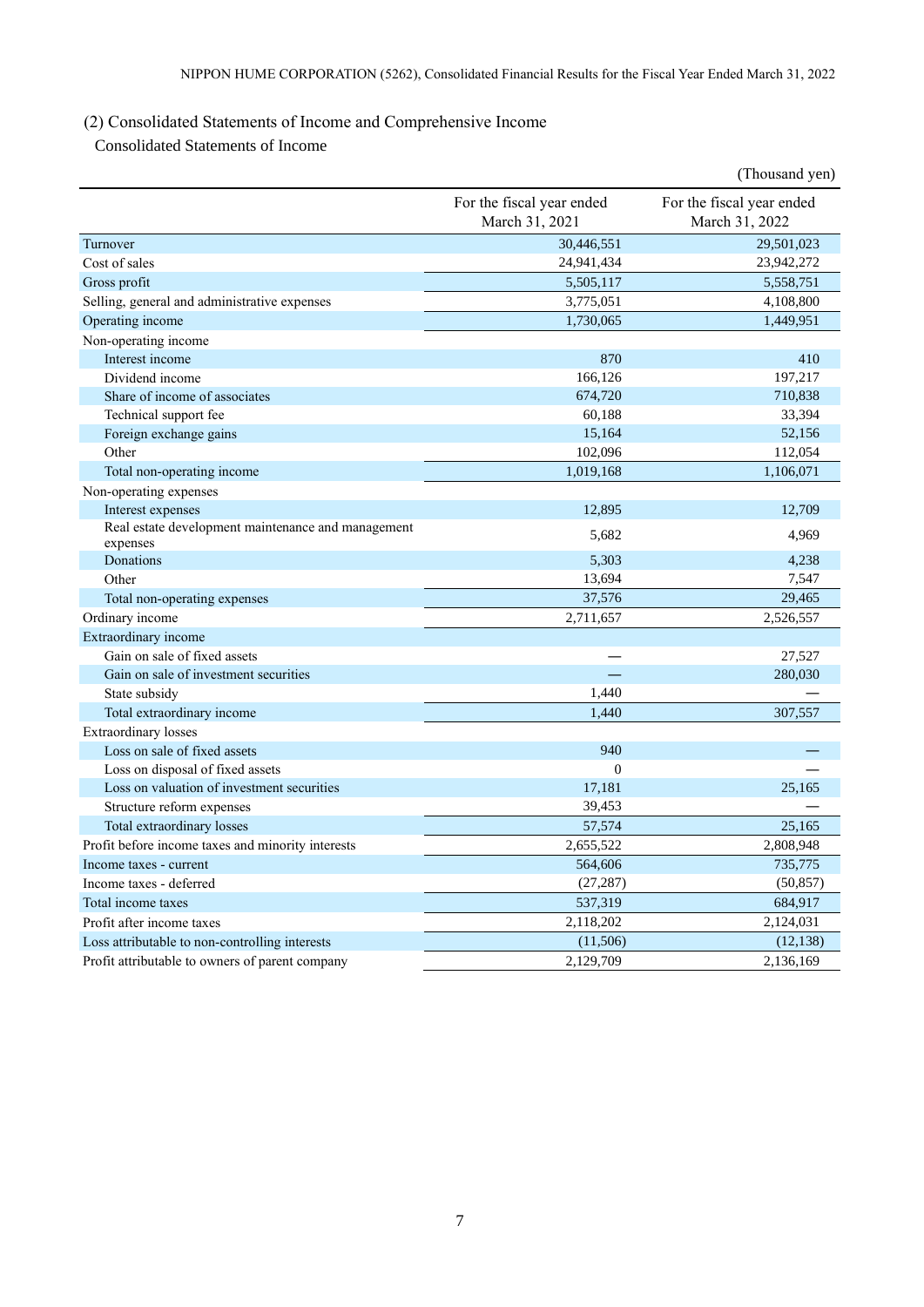# Consolidated Statements of Comprehensive Income

|                                                                           |                                             | (Thousand yen)                              |
|---------------------------------------------------------------------------|---------------------------------------------|---------------------------------------------|
|                                                                           | For the fiscal year ended<br>March 31, 2021 | For the fiscal year ended<br>March 31, 2022 |
| Profit after income taxes                                                 | 2,118,202                                   | 2,124,031                                   |
| Other comprehensive income                                                |                                             |                                             |
| Valuation difference on available-for-sale securities                     | 927,770                                     | (313,804)                                   |
| Difference in foreign exchange                                            | 3,702                                       | (32,577)                                    |
| Remeasurements of defined benefit                                         | 249,126                                     | (12, 837)                                   |
| Share of other comprehensive income of associates                         | 52,226                                      | (29,940)                                    |
| Total other comprehensive income                                          | 1,232,825                                   | (389, 159)                                  |
| Comprehensive income                                                      | 3,351,028                                   | 1,734,871                                   |
| Comprehensive income attributable to                                      |                                             |                                             |
| Comprehensive income attributable to owners of parent<br>company          | 3,362,534                                   | 1,747,009                                   |
| Comprehensive income (loss) attributable to non-<br>controlling interests | (11,506)                                    | (12, 138)                                   |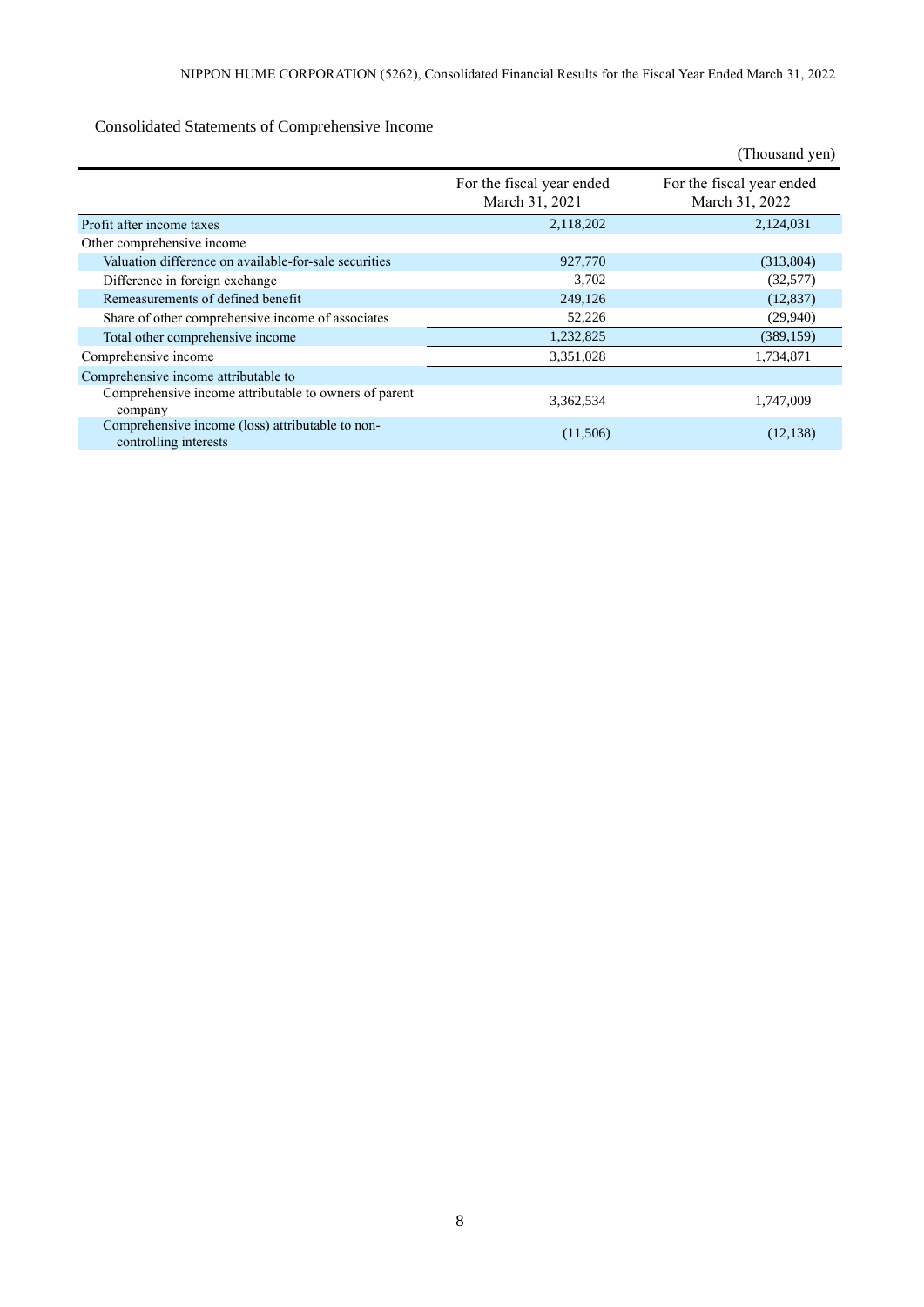### (3) Consolidated Statements of Changes in Net Assets

### For the fiscal year ended March 31, 2021

| (Thousand yen)                                      |               |                      |                   |                 |                            |  |  |  |
|-----------------------------------------------------|---------------|----------------------|-------------------|-----------------|----------------------------|--|--|--|
|                                                     |               | Shareholders' equity |                   |                 |                            |  |  |  |
|                                                     | Share capital | Share premium        | Retained earnings | Treasury shares | Total shareholders' equity |  |  |  |
| Balance at beginning of current<br>period           | 5,251,400     | 4,688,447            | 24,715,817        | (2,073,120)     | 32,582,545                 |  |  |  |
| Changes of items during period                      |               |                      |                   |                 |                            |  |  |  |
| Dividends of surplus                                |               |                      | (479, 446)        |                 | (479, 446)                 |  |  |  |
| Profit attributable to owners of<br>parent company  |               |                      | 2,129,709         |                 | 2,129,709                  |  |  |  |
| Purchase of treasury shares                         |               |                      |                   | (196, 678)      | (196, 678)                 |  |  |  |
| Disposal of treasury shares                         |               | 84,927               |                   | 107,523         | 192,451                    |  |  |  |
| Increase of treasury shares of<br>associate company |               |                      |                   | (1,539)         | (1, 539)                   |  |  |  |
| Other changes of shareholders'<br>equity            |               |                      |                   |                 |                            |  |  |  |
| Total changes during current<br>period              |               | 84,927               | 1,650,262         | (90, 694)       | 1,644,495                  |  |  |  |
| Balance at end of current period                    | 5,251,400     | 4,773,375            | 26,366,080        | (2,163,815)     | 34,227,040                 |  |  |  |

|                                                     | Accumulated other comprehensive income                         |                                   |                                      |                                                       |                              |                  |
|-----------------------------------------------------|----------------------------------------------------------------|-----------------------------------|--------------------------------------|-------------------------------------------------------|------------------------------|------------------|
|                                                     | Valuation<br>difference on<br>available-for-sale<br>securities | Difference in<br>foreign exchange | Remeasurements<br>of defined benefit | Total accumulated<br>other<br>comprehensive<br>income | Non-controlling<br>interests | Total net assets |
| Balance at beginning of current<br>period           | 240,023                                                        | 227,280                           | (235, 658)                           | 231,646                                               | 345,503                      | 33,159,694       |
| Changes of items during period                      |                                                                |                                   |                                      |                                                       |                              |                  |
| Dividends of surplus                                |                                                                |                                   |                                      |                                                       |                              | (479, 446)       |
| Profit attributable to owners of<br>parent company  |                                                                |                                   |                                      |                                                       |                              | 2,129,709        |
| Purchase of treasury shares                         |                                                                |                                   |                                      |                                                       |                              | (196, 678)       |
| Disposal of treasury shares                         |                                                                |                                   |                                      |                                                       |                              | 192,451          |
| Increase of treasury shares of<br>associate company |                                                                |                                   |                                      |                                                       |                              | (1,539)          |
| Other changes of shareholders'<br>equity            | 973,816                                                        | (6,518)                           | 265,527                              | 1,232,825                                             | (16,366)                     | 1,216,459        |
| Total changes during current<br>period              | 973,816                                                        | (6,518)                           | 265,527                              | 1,232,825                                             | (16,366)                     | 2,860,955        |
| Balance at end of current period                    | 1,213,840                                                      | 220,761                           | 29,869                               | 1,464,471                                             | 329,137                      | 36,020,649       |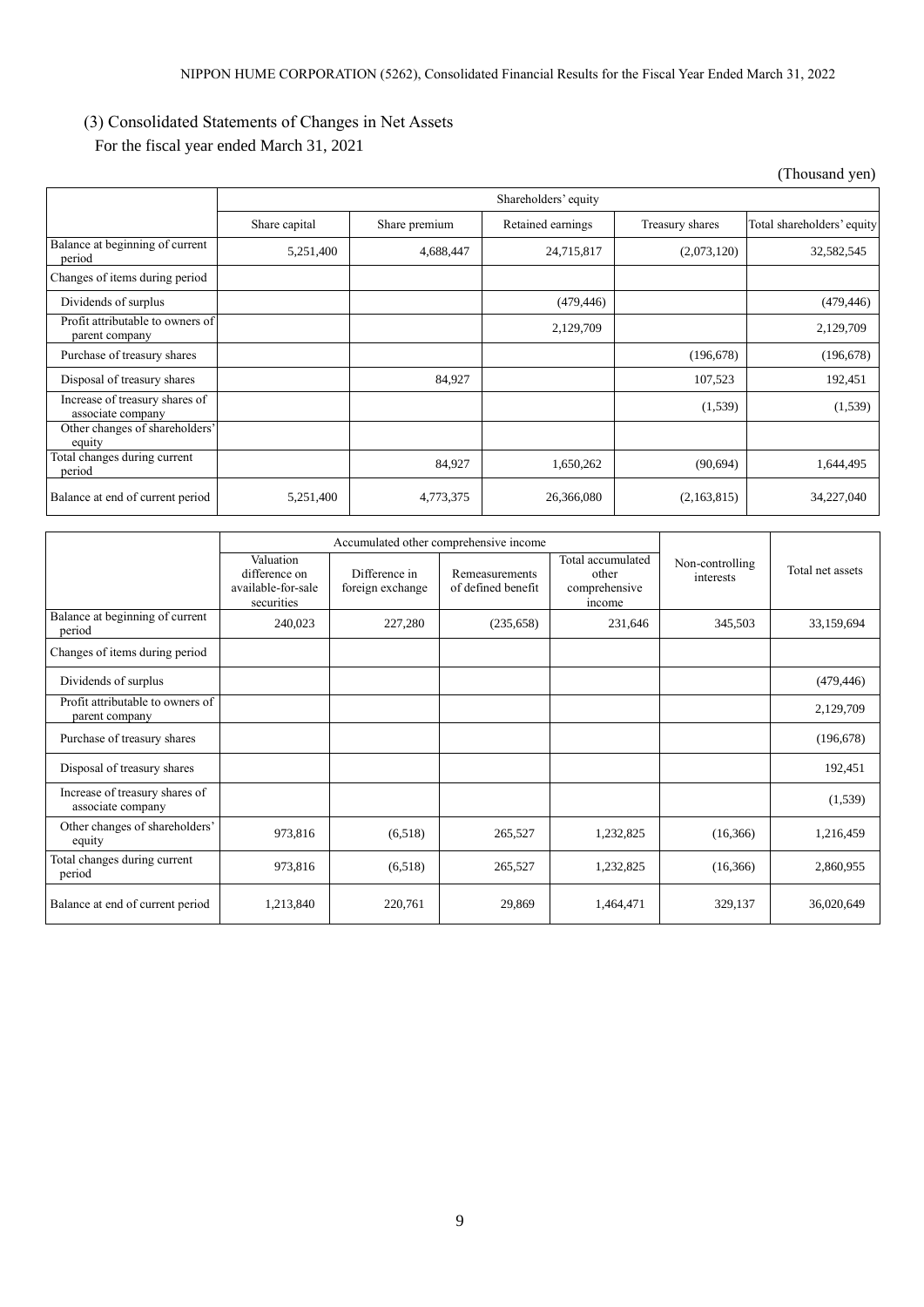### For the fiscal year ended March 31, 2022

|                                                     |               |               |                      |                 | (Thousand yen)             |
|-----------------------------------------------------|---------------|---------------|----------------------|-----------------|----------------------------|
|                                                     |               |               | Shareholders' equity |                 |                            |
|                                                     | Share capital | Share premium | Retained earnings    | Treasury shares | Total shareholders' equity |
| Balance at beginning of current<br>period           | 5,251,400     | 4,773,375     | 26,366,080           | (2,163,815)     | 34,227,040                 |
| Changes of items during period                      |               |               |                      |                 |                            |
| Dividends of surplus                                |               |               | (630, 646)           |                 | (630, 646)                 |
| Profit attributable to owners of<br>parent company  |               |               | 2,136,169            |                 | 2,136,169                  |
| Purchase of treasury shares                         |               |               |                      | (183,052)       | (183, 052)                 |
| Disposal of treasury shares                         |               |               |                      | 1,733           | 1,733                      |
| Increase of treasury shares of<br>associate company |               |               |                      | $\mathbf{0}$    | $\Omega$                   |
| Other changes of shareholders'<br>equity            |               |               |                      |                 |                            |
| Total changes during current<br>period              |               |               | 1,505,522            | (181, 319)      | 1,324,203                  |
| Balance at end of current period                    | 5,251,400     | 4,773,375     | 27,871,603           | (2,345,135)     | 35,551,243                 |

|                                                     | Accumulated other comprehensive income                         |                                   |                                      |                                                       |                              |                  |
|-----------------------------------------------------|----------------------------------------------------------------|-----------------------------------|--------------------------------------|-------------------------------------------------------|------------------------------|------------------|
|                                                     | Valuation<br>difference on<br>available-for-sale<br>securities | Difference in<br>foreign exchange | Remeasurements<br>of defined benefit | Total accumulated<br>other<br>comprehensive<br>income | Non-controlling<br>interests | Total net assets |
| Balance at beginning of current<br>period           | 1,213,840                                                      | 220,761                           | 29,869                               | 1,464,471                                             | 329,137                      | 36,020,649       |
| Changes of items during period                      |                                                                |                                   |                                      |                                                       |                              |                  |
| Dividends of surplus                                |                                                                |                                   |                                      |                                                       |                              | (630, 646)       |
| Profit attributable to owners of<br>parent company  |                                                                |                                   |                                      |                                                       |                              | 2,136,169        |
| Purchase of treasury shares                         |                                                                |                                   |                                      |                                                       |                              | (183,052)        |
| Disposal of treasury shares                         |                                                                |                                   |                                      |                                                       |                              | 1,733            |
| Increase of treasury shares of<br>associate company |                                                                |                                   |                                      |                                                       |                              | $\Omega$         |
| Other changes of shareholders'<br>equity            | (332, 182)                                                     | (33, 857)                         | (23, 119)                            | (389, 159)                                            | (20, 177)                    | (409, 336)       |
| Total changes during current<br>period              | (332, 182)                                                     | (33, 857)                         | (23, 119)                            | (389, 159)                                            | (20, 177)                    | 914,866          |
| Balance at end of current period                    | 881,657                                                        | 186,904                           | 6,749                                | 1,075,312                                             | 308,960                      | 36,935,515       |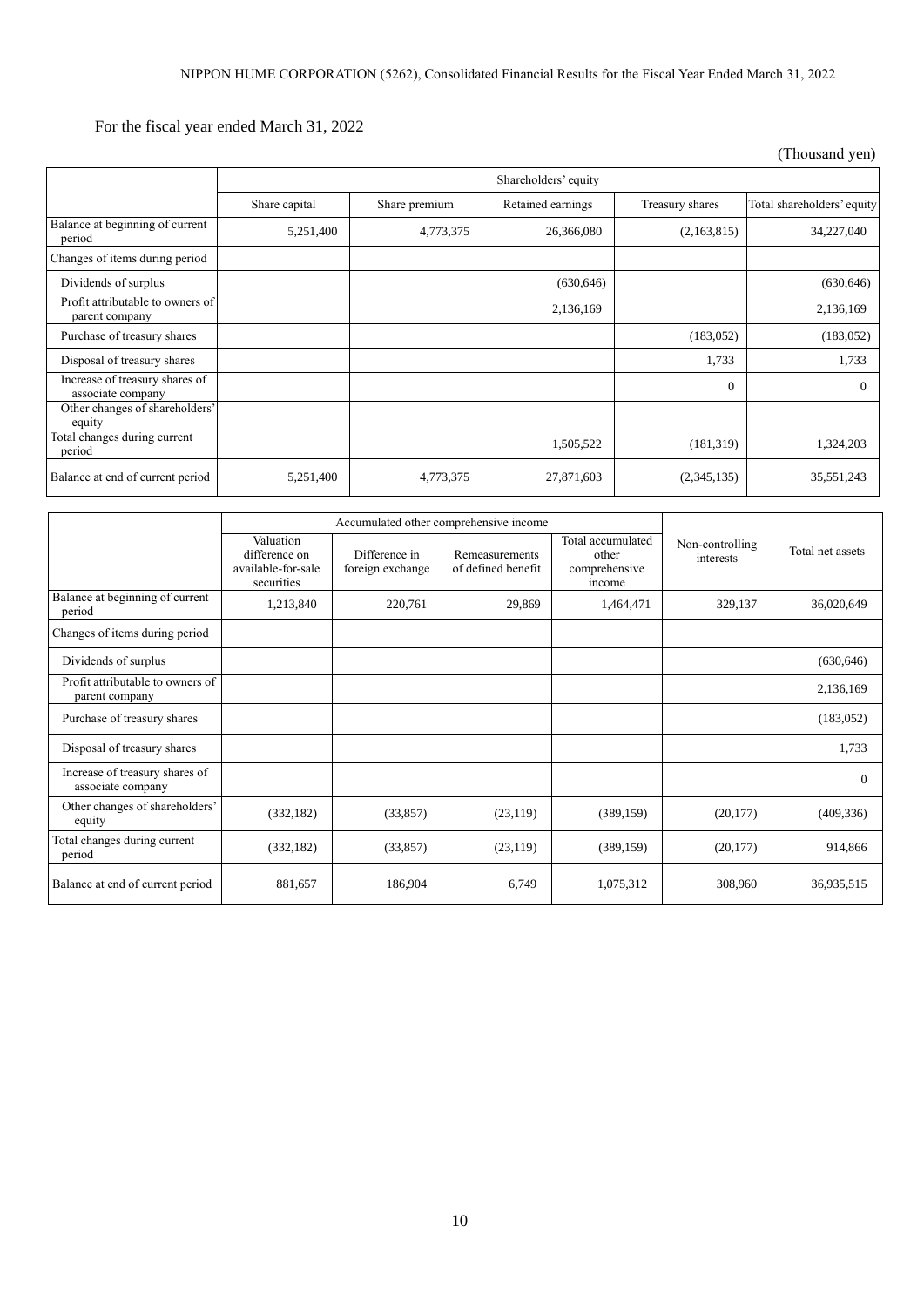## (4) Consolidated Statements of Cash Flows

|                                                                                |                                             | (Thousand yen)                              |
|--------------------------------------------------------------------------------|---------------------------------------------|---------------------------------------------|
|                                                                                | For the fiscal year ended<br>March 31, 2021 | For the fiscal year ended<br>March 31, 2022 |
| Cash flows from operating activities                                           |                                             |                                             |
| Profit before income taxes and minority interests                              | 2,655,522                                   | 2,808,948                                   |
| Depreciation                                                                   | 634,248                                     | 678,050                                     |
| Increase (decrease) in provision for doubtful accounts                         | (72, 941)                                   | (365)                                       |
| Increase (decrease) in provision for bonuses                                   | (4,005)                                     | 12,764                                      |
| Increase (decrease) in net defined benefit liability                           | 133,183                                     | 71,379                                      |
| Increase (decrease) in provision for share based<br>remuneration for directors | 16,500                                      | 11,897                                      |
| Increase (decrease) in provision for directors'<br>retirement benefits         | (2,310)                                     |                                             |
| Increase (decrease) in provision for environmental<br>measures                 | (1,514)                                     |                                             |
| Increase (decrease) in provision for loss on construction<br>contracts         |                                             | 7,505                                       |
| Interest and dividend income                                                   | (166,997)                                   | (197, 627)                                  |
| Interest expenses                                                              | 12,895                                      | 12,709                                      |
| Foreign exchange losses (gains)                                                | 7,154                                       | (15,944)                                    |
| Share of (income) loss of associates                                           | (674, 720)                                  | (710, 838)                                  |
| Loss (gain) on sales of fixed assets                                           | 940                                         | (27, 527)                                   |
| Loss on disposal of fixed assets                                               | $\Omega$                                    |                                             |
| State subsidy                                                                  | (1,440)                                     |                                             |
| Loss (gain) on sale of investment securities                                   |                                             | (280,030)                                   |
| Loss (gain) on valuation of investment securities                              | 17,181                                      | 25,165                                      |
| Decrease (increase) in notes and accounts receivable -<br>trade                | 3,092,463                                   | 1,224,553                                   |
| Decrease (increase) in inventories                                             | (131,764)                                   | (221, 423)                                  |
| Decrease (increase) in other current assets                                    | (37, 331)                                   | (66,270)                                    |
| Increase (decrease) in notes and accounts payable -<br>trade                   | (2,044,242)                                 | (244, 216)                                  |
| Increase (decrease) in accrued consumption taxes                               | 160,218                                     | (73, 872)                                   |
| Increase (decrease) in other current liabilities                               | 110,249                                     | 13,515                                      |
| Increase (decrease) in other non-current liabilities                           | (7,858)                                     | 4,073                                       |
| Subtotal                                                                       | 3,695,428                                   | 1,071,774                                   |
| Interest and dividend income received                                          | 411,852                                     | 476,282                                     |
| Interest expenses paid                                                         | (12, 891)                                   | (12,717)                                    |
| Income taxes paid                                                              | (495, 903)                                  | (562, 458)                                  |
| Net cash provided by (used in) operating activities                            | 3,598,486                                   | 972,880                                     |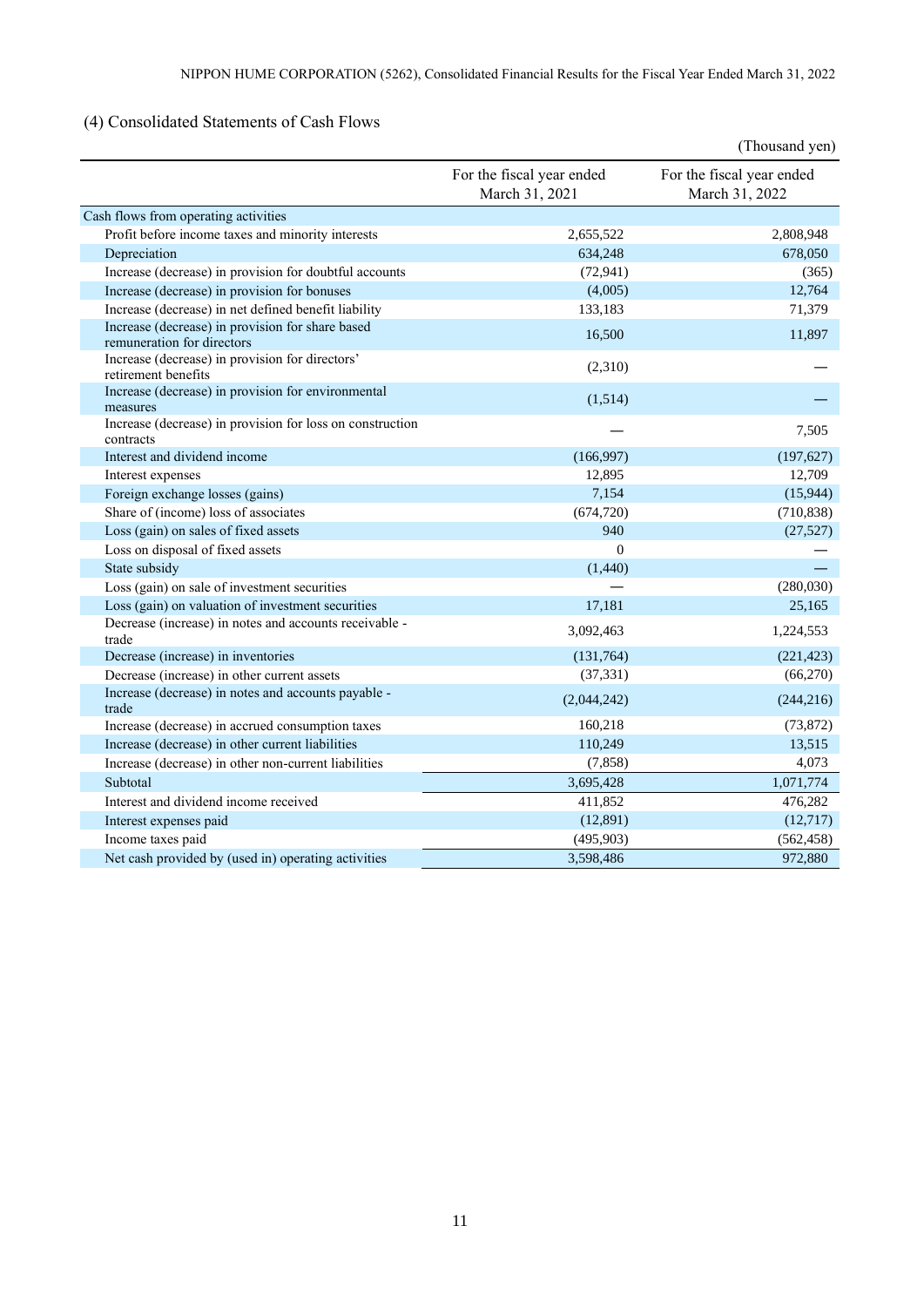|  | NIPPON HUME CORPORATION (5262), Consolidated Financial Results for the Fiscal Year Ended March 31, 2022 |
|--|---------------------------------------------------------------------------------------------------------|
|--|---------------------------------------------------------------------------------------------------------|

|                                                          |                                             | (Thousand yen)                              |
|----------------------------------------------------------|---------------------------------------------|---------------------------------------------|
|                                                          | For the fiscal year ended<br>March 31, 2021 | For the fiscal year ended<br>March 31, 2022 |
| Cash flows from investing activities                     |                                             |                                             |
| Payments into time deposits                              |                                             | (1,028)                                     |
| Purchase of investment securities                        | (418, 839)                                  | (165)                                       |
| Proceeds from sales of investment securities             |                                             | 945,520                                     |
| Purchase of fixed assets                                 | (706, 994)                                  | (472, 104)                                  |
| Proceeds from sales of fixed assets                      | 1,647                                       | 33,677                                      |
| Proceeds from state subsidy                              | 1,440                                       |                                             |
| Purchase of shares of unconsolidated subsidiaries        |                                             | (5,000)                                     |
| Decrease (increase) in other investments                 | (39,749)                                    | 60,927                                      |
| Net cash provided by (used in) investing activities      | (1,162,494)                                 | 561,826                                     |
| Cash flows from financing activities                     |                                             |                                             |
| Net increase (decrease) in short-term loans              | 14,140                                      | (8,007)                                     |
| Purchase of treasury shares                              | (196, 678)                                  | (183,052)                                   |
| Proceeds from sales of treasury shares                   | 192,451                                     |                                             |
| Cash dividends paid                                      | (479, 126)                                  | (629, 845)                                  |
| Other payments                                           | (4,249)                                     | (2,828)                                     |
| Net cash provided by (used in) financing activities      | (473, 463)                                  | (823, 734)                                  |
| Net foreign exchange on cash and cash equivalents        | (10, 813)                                   | 24,809                                      |
| Net increase (decrease) in cash and cash equivalents     | 1,951,714                                   | 735,781                                     |
| Cash and cash equivalents at the beginning of the period | 10,333,968                                  | 12,285,682                                  |
| Cash and cash equivalents at the end of the period       | 12,285,682                                  | 13,021,464                                  |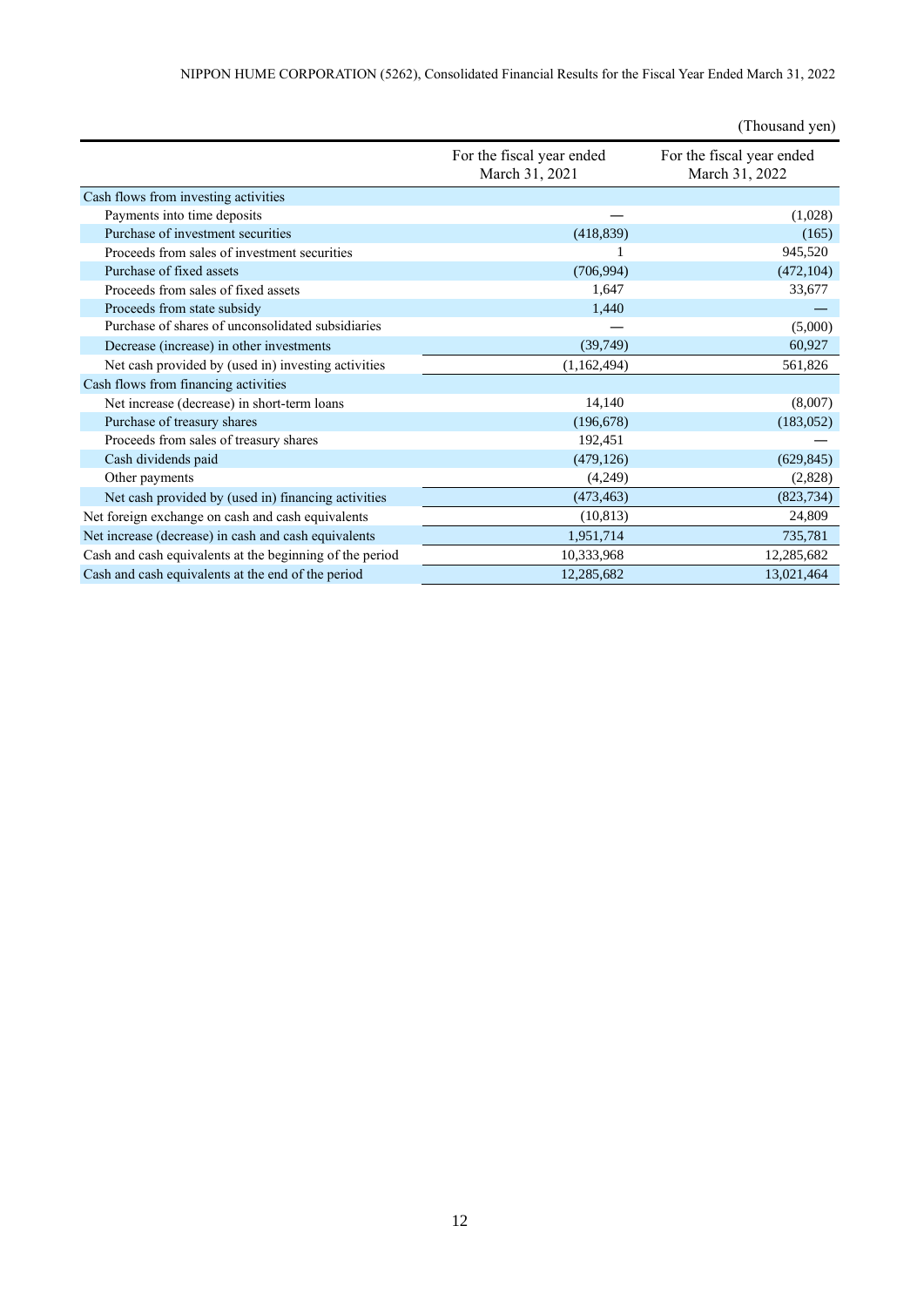(5) Notes to the Consolidated Financial Statements

(Notes on going concern assumption)

No relevant items.

#### (Changes in accounting policies)

(Application of Accounting Standard for Revenue Recognition, etc.)

The Company has applied the "Accounting Standards for Revenue Recognition" (Accounting Standards Board of Japan (ASBJ) Statement No. 29, March 31, 2020; hereinafter the "Revenue Recognition Accounting Standard"), from the start of the consolidated fiscal year under review. Under the Revenue Recognition Accounting Standard, the Company recognizes revenue at the time when control over the promised goods or services are transferred to the customer, in an amount equal to the consideration expected to be received for the said goods or services. Previously, the percentage-of-completion method was used for work contracts for which the outcome of a portion of a work was deemed certain, and the completed-contract method was used for work contracts that did not satisfy this requirement. From this fiscal year onward, revenue is recognized over a certain period of time as performance obligations are satisfied. Moreover, in cases where the duration of a work is extremely short, revenue is recognized at the time when a work that fully satisfies the performance obligations has been completed. The input method (proportion of actual cost to estimated total cost) is used to estimate the rate of progress in fulfilling performance obligations.

For transactions where the Company's role in the provision of products to the customer is that of an agent, the Company previously recognized the gross amount of the consideration received from the customer as revenue. The Company now recognizes as revenue the net amount received from the customer after deducting the amount paid to the product's supplier.

In applying the Revenue Recognition Accounting Standard, etc., the Company has followed the transitional treatment stipulated under the proviso of Paragraph 84 of the Revenue Recognition Accounting Standard, adjusting retained earnings at the start of the consolidated fiscal year under review to account for the cumulative effect of retrospective application of the new accounting policy prior to that time, and applying the new accounting policy from the adjusted balance. The Company applies the procedure provided for in Paragraph 86 of the Revenue Recognition Accounting Standard and does not retroactively apply the new accounting policy to contracts under which almost all revenue had been recognized before the beginning of the consolidated fiscal year under review in accordance with the procedure before the application of the new accounting policy. In addition, contracts that were modified prior to the beginning of the consolidated fiscal year under review are accounted for under contract terms that reflect all of the contract modifications with the application of the method provided in proviso (1) of Paragraph 86 of the Revenue Recognition Accounting Standard, and the cumulative effect is added to or subtracted from retained earnings at the beginning of the consolidated fiscal year under review.

In addition, notes and accounts receivable – trade, which was presented in current assets on the consolidated balance sheets for the previous fiscal year, is included in notes and accounts receivable – trade and contract assets for the consolidated fiscal year under review. In accordance with the transitional treatment prescribed under Paragraph 89-2 of the Revenue Recognition Accounting Standard, the Company has not reclassified items for the previous fiscal year based on the new presentation method.

As a result, on the Consolidated Statements of Income for the consolidated fiscal year under review, turnover and cost of sales are each lower by 510 million yen compared to the period prior to the application of the Revenue Recognition Accounting Standard. There was no effect on the amount of retained earnings at the start of the consolidated fiscal year under review.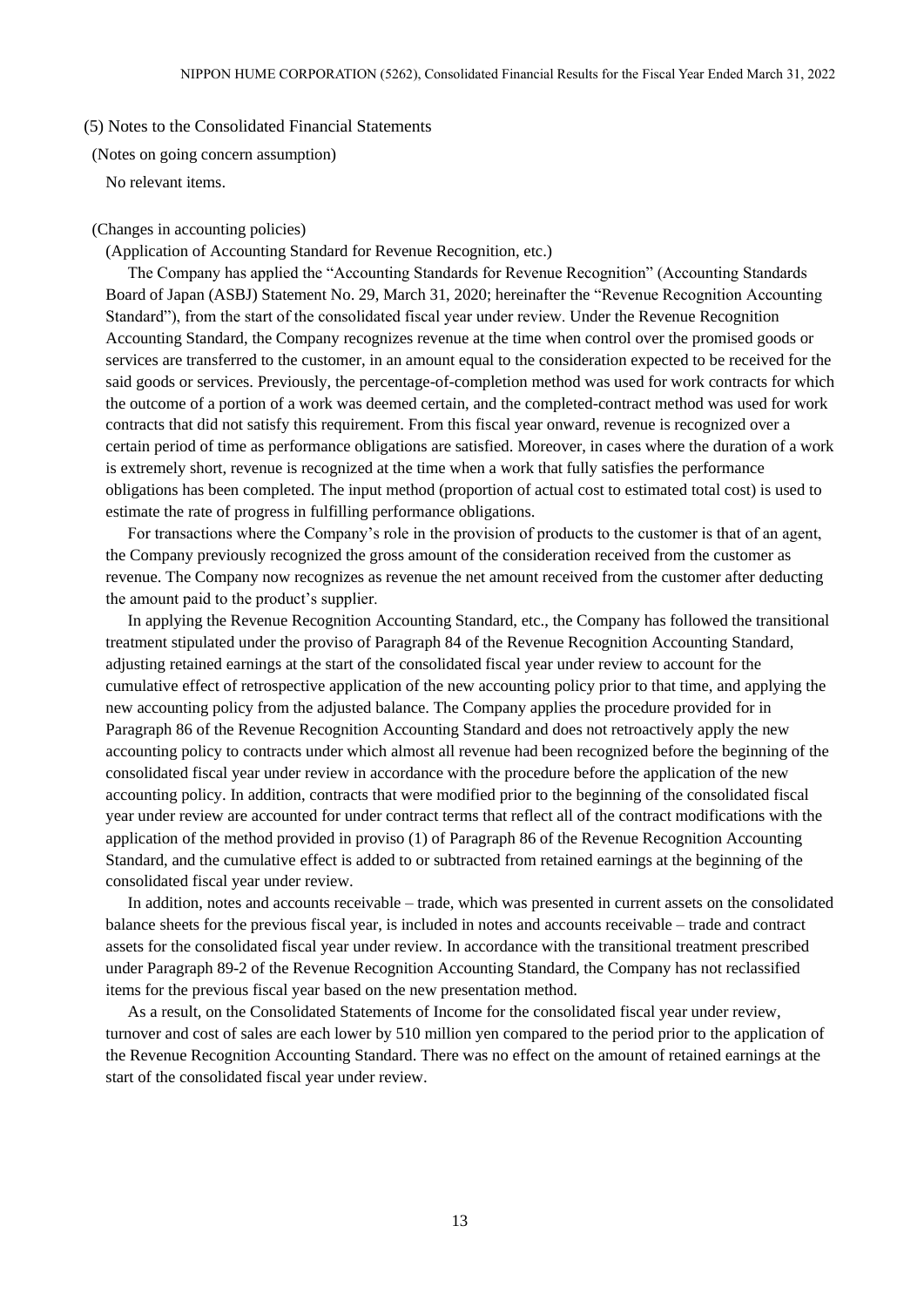(Application of the Accounting Standard for Fair Value Measurement, etc.)

The Company has applied "Accounting Standard for Fair Value Measurement" (ASBJ Statement No. 30, July 4, 2019; hereinafter the "Fair Value Measurement Accounting Standard"), etc. from the start of the consolidated fiscal year under review. The Company has applied the new accounting policy prospectively from the start of the consolidated fiscal year under review, in accordance with the transitional treatment prescribed under Paragraph 19 of the Fair Value Measurement Accounting Standard and Paragraph 44-2 of "Accounting Standard for Financial Instruments" (ASBJ Statement No. 10, July 4, 2019). There is no effect on the consolidated financial statements.

(Segment information, etc.)

(Segment information)

1. Description of reportable segments

The Group's reportable segments represent units for which discrete financial information is available. Regular reviews are also carried out by the Board of Directors for the purpose of determining the allocation of management resources and evaluating business performance.

The Group comprises segments by type of products and services, with three reportable segments, namely Foundations, Sewerage-related, and Solar Power Generation and Real Estate.

In Foundations, concrete piles are manufactured and sold, and pile driving work is carried out. In the Seweragerelated segment, Hume pipes, segments and other products are manufactured and sold, and pipe and drain rehabilitation projects are carried out. In Solar Power Generation and Real Estate, real estate is rented, managed and developed, and equipment related to solar power and the environment is sold and maintenance is provided for it.

2. Method for calculating turnover, income (loss), assets, liabilities and other items by reportable segment

The accounting methods for reported business segments are generally the same as those stated in "Basic significant matters for the preparation of consolidated financial statements." The reportable segment income is based on operating income. Inter-segment turnover and transfers are based on current market prices.

As described in Changes in accounting policies, the Company has applied the Revenue Recognition Accounting Standard, etc. from the beginning of the consolidated financial statements for the consolidated fiscal year under review. Pursuant to the change in accounting treatment for revenue recognition, the Company has likewise changed the methods used to calculate income or loss for its business segments.

As a result of this change, for the consolidated fiscal year under review, the turnover of the foundations business and the sewerage-related business was ¥26 million and ¥484 million lower, respectively, than when calculated using the previous method.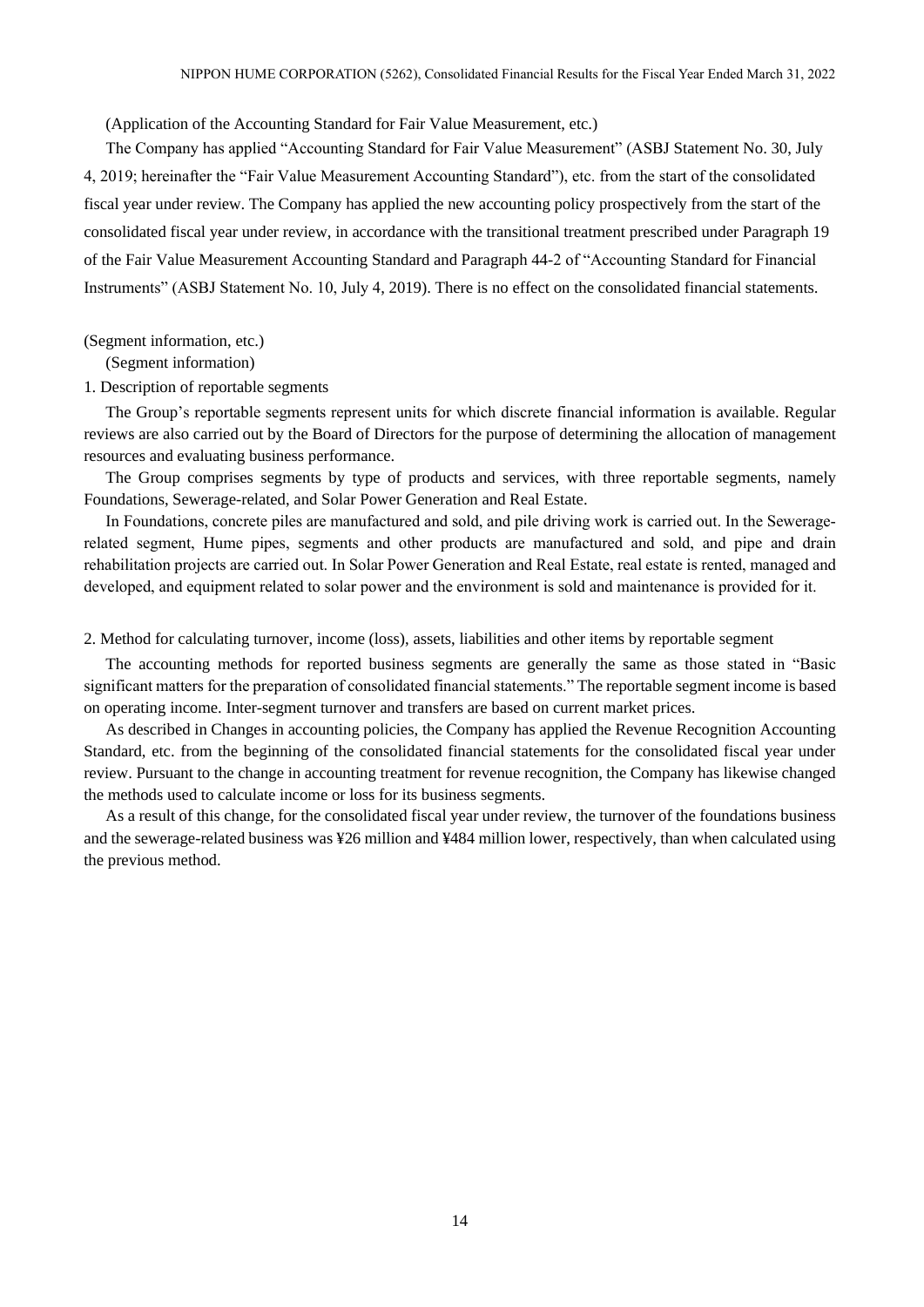# 3. Information on calculating turnover, income (loss), assets, liabilities and other items by reportable segment For the fiscal year ended March 31, 2021 (April 1, 2020 to March 31, 2021)

|                                                                       |                    |                      |                                                 |            |                    |            |                         | (Thousand yen)                                                            |
|-----------------------------------------------------------------------|--------------------|----------------------|-------------------------------------------------|------------|--------------------|------------|-------------------------|---------------------------------------------------------------------------|
|                                                                       | Reportable segment |                      |                                                 |            |                    | Amount     |                         |                                                                           |
|                                                                       | Foundations        | Sewerage-<br>related | Solar Power<br>Generation<br>and Real<br>Estate | Total      | Others<br>(Note 1) | Total      | Adjustments<br>(Note 2) | recorded on<br>the<br>consolidated<br>financial<br>statements<br>(Note 3) |
| Turnover                                                              |                    |                      |                                                 |            |                    |            |                         |                                                                           |
| Turnover to<br>external customers                                     | 17,816,470         | 11,111,410           | 1,461,809                                       | 30,389,690 | 56,860             | 30,446,551 |                         | 30,446,551                                                                |
| Inter-segment                                                         |                    |                      |                                                 |            |                    |            |                         |                                                                           |
| turnover or                                                           | 7,489              |                      | 386,739                                         | 46,162     |                    | 46,162     | (46, 162)               |                                                                           |
| transfers                                                             |                    |                      |                                                 |            |                    |            |                         |                                                                           |
| Total                                                                 | 17,823,960         | 11,111,410           | 1,500,482                                       | 30,435,853 | 56,860             | 30,492,713 | (46, 162)               | 30,446,551                                                                |
| Segment income                                                        | 682,276            | 1,664,593            | 801,399                                         | 3,148,269  | 44,865             | 3,193,135  | (1,463,070)             | 1,730,065                                                                 |
| Segment assets                                                        | 16,812,294         | 11,152,459           | 4,903,977                                       | 32,868,731 | 21,975             | 32,890,707 | 17,527,697              | 50,418,405                                                                |
| Other items<br>Depreciation (Note<br>4)<br>Increase in                | 239,786            | 136,411              | 254,887                                         | 631,085    | 108                | 631,193    | 50,355                  | 681,549                                                                   |
| property, plant and<br>equipment and<br>intangible assets<br>(Note 4) | 341,366            | 203,513              | 336,382                                         | 881,262    | 238                | 881,500    | 44,796                  | 926,296                                                                   |

(Notes) 1. The "Others" segment includes businesses not included in reportable segments, such as the rental business.

2. Adjustments are as follows:

(1) An adjustment to turnover of ¥(46,162) thousand is the elimination of inter-segment transactions.

(2) An adjustment to segment income of ¥(1,463,070) thousand is corporate expenses not allocated to reportable segments. Corporate expenses are general and administrative expenses not attributable to reportable segments.

(3) An adjustment to segment assets of ¥17,527,697 thousand is corporate assets not allocated to reportable segments, comprising investment securities of ¥16,200,362 thousand and assets associated with administration divisions, etc. of ¥1,327,334 thousand.

(4) The adjustment to the increase in property, plant and equipment and intangible assets of ¥44,796 thousand accounts for capital expenditure for the head office building, etc.

3. Total segment income corresponds to operating income on the Consolidated Statements of Income.

4. Depreciation and increase in property, plant and equipment and intangible assets include long-term prepaid expenses and the related amortization.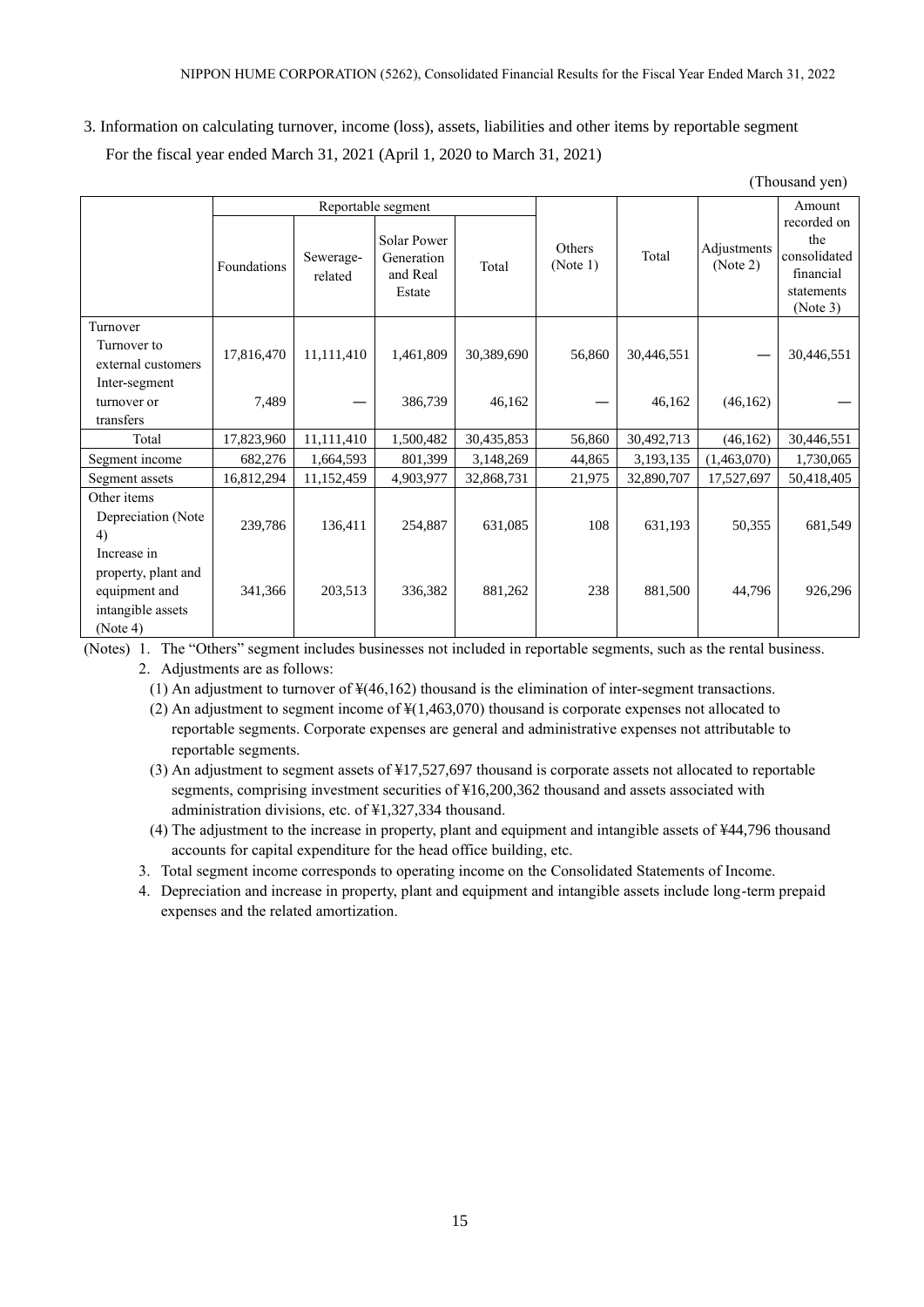|                                                                                      |             |                      |                                                 |            |                    |            |                         | (Thousand yen)                                                            |
|--------------------------------------------------------------------------------------|-------------|----------------------|-------------------------------------------------|------------|--------------------|------------|-------------------------|---------------------------------------------------------------------------|
|                                                                                      |             |                      | Reportable segment                              |            |                    |            |                         | Amount                                                                    |
|                                                                                      | Foundations | Sewerage-<br>related | Solar Power<br>Generation<br>and Real<br>Estate | Total      | Others<br>(Note 1) | Total      | Adjustments<br>(Note 2) | recorded on<br>the<br>consolidated<br>financial<br>statements<br>(Note 3) |
| Turnover                                                                             |             |                      |                                                 |            |                    |            |                         |                                                                           |
| Turnover to                                                                          | 16,830,275  | 11,168,479           | 1,444,642                                       | 29,443,397 | 57,626             | 29,501,023 |                         | 29,501,023                                                                |
| external customers                                                                   |             |                      |                                                 |            |                    |            |                         |                                                                           |
| Inter-segment                                                                        |             |                      |                                                 |            |                    |            |                         |                                                                           |
| turnover or                                                                          | 7,226       |                      | 37,687                                          | 44,914     |                    | 44,914     | (44, 914)               |                                                                           |
| transfers                                                                            |             |                      |                                                 |            |                    |            |                         |                                                                           |
| Total                                                                                | 16,837,502  | 11,168,479           | 1,482,330                                       | 29,488,311 | 57,626             | 29,545,938 | (44, 914)               | 29,501,023                                                                |
| Segment income                                                                       | 234,961     | 1,914,496            | 801,963                                         | 2,951,421  | 45,536             | 2,996,957  | (1,547,006)             | 1,449,951                                                                 |
| Segment assets                                                                       | 17,859,625  | 12,570,334           | 4,677,536                                       | 35,107,497 | 24,583             | 35,132,080 | 16,989,763              | 52,121,844                                                                |
| Other items<br>Depreciation (Note<br>4)                                              | 201,352     | 147,344              | 254,376                                         | 603,073    |                    | 603,073    | 125,210                 | 728,283                                                                   |
| Increase in<br>property, plant and<br>equipment and<br>intangible assets<br>(Note 4) | 229,846     | 280,568              |                                                 | 510,415    |                    | 510,415    | 111,199                 | 621,614                                                                   |

#### For the fiscal year ended March 31, 2022 (April 1, 2021 to March 31, 2022)

(Notes) 1. The "Others" segment includes businesses not included in reportable segments, such as the rental business.

2. Adjustments are as follows:

(1) An adjustment to turnover of ¥(44,914) thousand is the elimination of inter-segment transactions.

(2) An adjustment to segment income of ¥(1,547,006) thousand is corporate expenses not allocated to reportable segments. Corporate expenses are general and administrative expenses not attributable to reportable segments.

- (3) An adjustment to segment assets of ¥16,989,763 thousand is corporate assets not allocated to reportable segments, comprising investment securities of ¥15,462,325 thousand and assets associated with administration divisions, etc. of ¥1,527,438 thousand.
- (4) The adjustment to the increase in property, plant and equipment and intangible assets of ¥111,199 thousand accounts for capital expenditure for the head office building, etc.

3. Total segment income corresponds to operating income on the Consolidated Statements of Income.

4. Depreciation and increase in property, plant and equipment and intangible assets include long-term prepaid expenses and the related amortization.